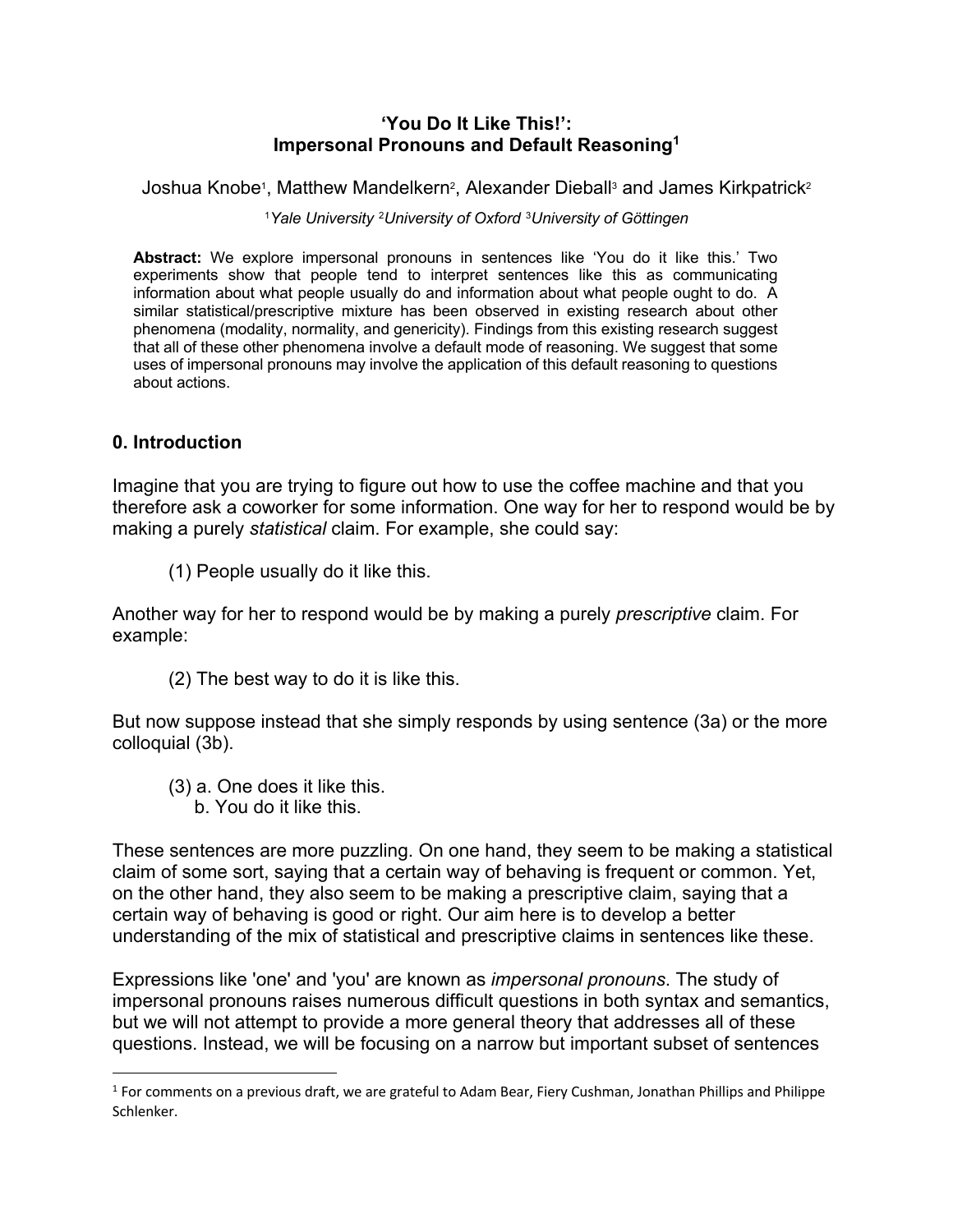involving impersonal pronouns (which we will call *'man' sentences,* as we will focus on the German impersonal pronoun 'man'): namely, certain uses which are used to convey a mix of statistical and prescriptive information.

To see why this is just a small part of the larger topic, we can contrast different kinds of sentences that use impersonal pronouns. Sentences (4a-c) all show the mix of statistical and prescriptive that we aim to understand here.

- (4) a. At a Jewish funeral, you wear a kippah.
	- b. To compare two means, you use a t-test.
	- c. How do you drive a stick shift?

However, there are also various sentences with impersonal pronouns that do not show this mix of statistical and prescriptive. For example, consider sentences with modals (5a), conditionals (5b), or in which the impersonal pronoun is co-indexed with PRO (5c).

- (5) a. You can see the Eiffel Tower from here.
	- b. If you are falling toward the earth in a vacuum, you will usually accelerate at 32 ft/sec/sec.
	- c. It is very difficult PRO to dance gracefully while holding one's dog.

It is not clear that sentences like this have any particularly prescriptive meaning. Conversely, suppose that, after reading the greatest novel ever written, a speaker says:

(6) Now *that's* how you write a novel.

This sentence commends or praises a type of behavior but makes no statistical claim.

In the present paper, our aim is relatively narrow: namely, to explore the use of impersonal pronouns in sentences that communicate both statistical and prescriptive information, as in (4).<sup>2</sup> While this topic is narrow, we believe it touches on deep questions about human cognition. The reason for this is that the characteristic blend of prescriptive and descriptive information that we find in our target cases has also been found in judgments about generics, modality, and normality. We will suggest that our target phenomenon may form a natural class with these other ones, in that all represent something like a *default mode of reasoning*: while certain generics express people's default way of making generalizations about categories (Leslie 2008), certain modals express people's default way of thinking about possibilities (Phillips 2018), and certain normality claims express default reasoning about something like scales (Bear & Knobe 2017), we will suggest that certain uses of impersonal pronouns can express people's default way of reasoning about actions.

 $2$  We focus in particular on impersonal pronouns in English and German. There is cross-linguistic variation in how impersonal pronouns are realized (see Egerland 2003 for some discussion). We will not attempt a cross-linguistic survey here, but our hope is that we will be identifying something cognitively basic, even if there are differences across languages in how it is expressed.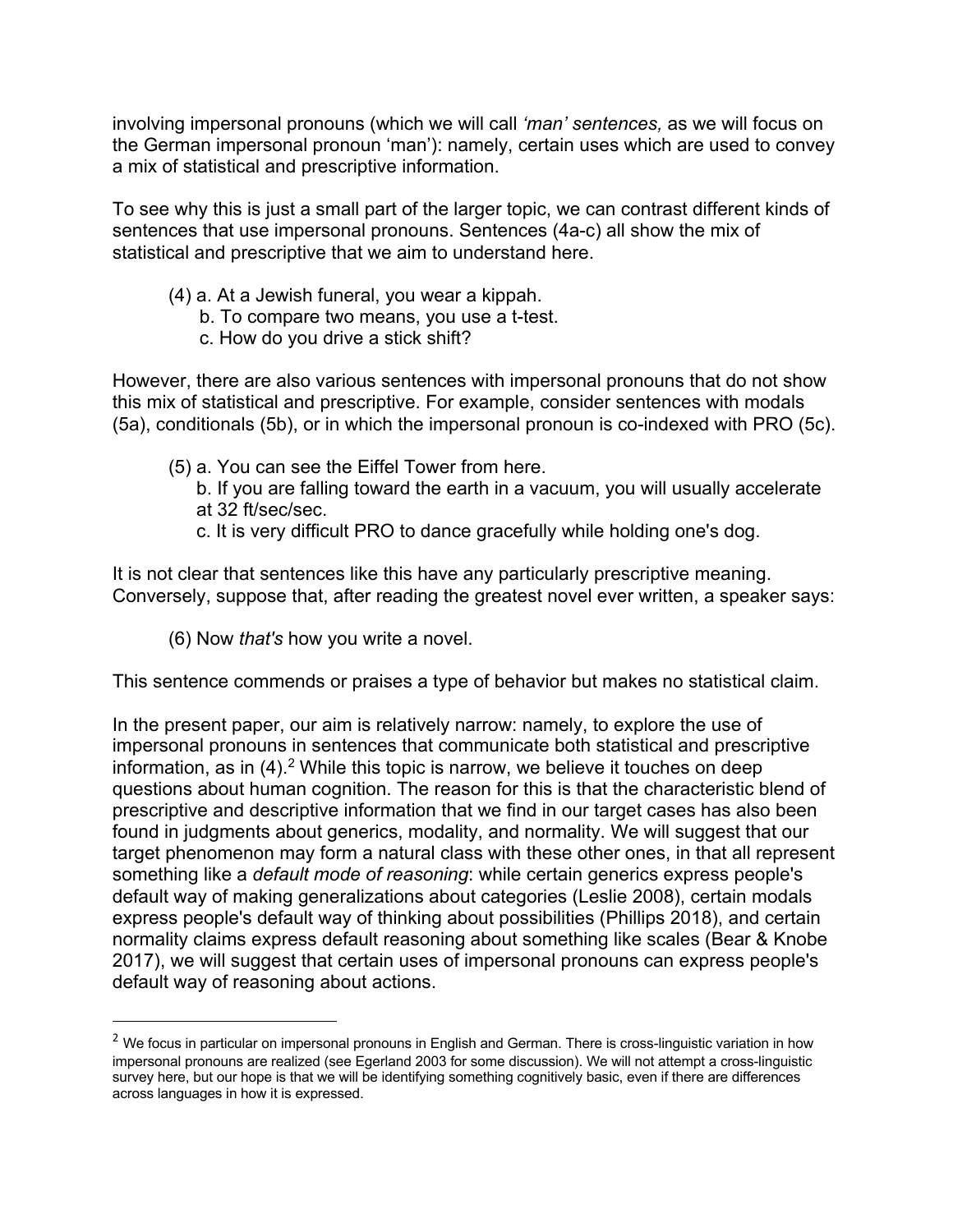## **1. Study 1: The basic phenomenon**

We begin by reporting the results of a study that provides evidence for the basic empirical claim that motivates our entire inquiry: namely, that there are uses of impersonal pronouns which convey both statistical and prescriptive content.

Participants in the study provided ratings for a series of sentences. Some sentences clearly had statistical content as their core meaning, while others clearly had prescriptive content as their core meaning. Most importantly, one was a sentence with an impersonal pronoun. This design allowed us to test the hypothesis that the sentence with an impersonal pronoun was seen as more *prescriptive* than the clearly statistical sentences but also more *statistical* than the clearly prescriptive sentences.

In English, the impersonal pronoun 'one' seems a bit too formal in register to naturally include in an experiment, while the pronoun 'you' is ambiguous (having both an impersonal sense and a second-person sense). Thus, if we stick with English, we face a choice between excessive formality and ambiguity. To get around these difficulties, we ran the study in German, where the impersonal pronoun *man* is neither formal nor ambiguous.

## *Method*

*Participants*. We aimed to recruit at least 360 participants who had sufficient knowledge of German and showed a necessary amount of attention. We first sampled 401 participants from Clickworker. Of these 2% did not indicate German as their native language and 51% failed the attention check. We then recruited a second sample of 393 participants of which 1% did not indicate German as their native language and 57% failed the attention check. Repeated participation was ruled out. The total sample thus consisted of 794 participants (51% female,  $M = 36.9$  years old, SD=12.1 years, 90.8% Caucasian). Excluding all participants who failed the attention check or did not speak German as their native language, we were left with 365 participants (54% female, M=38.51 years old, SD=12.3 years). Participants were paid \$0.30 or \$0.50 for the first and second sample respectively.

*Materials and procedure.* All participants received the same introductory story frame (the original German wording can be found in the appendix).

Frank and Thomas are from a region in which people trall. What exactly tralling is, is not relevant to this study. However, you can be sure that Frank and Thomas know what tralling is. Frank and Thomas now travel to a country which Thomas has never visited before: Daxland.

Every participant then received five statements that Frank could make about tralling (in random order). Two contained an overtly prescriptive message: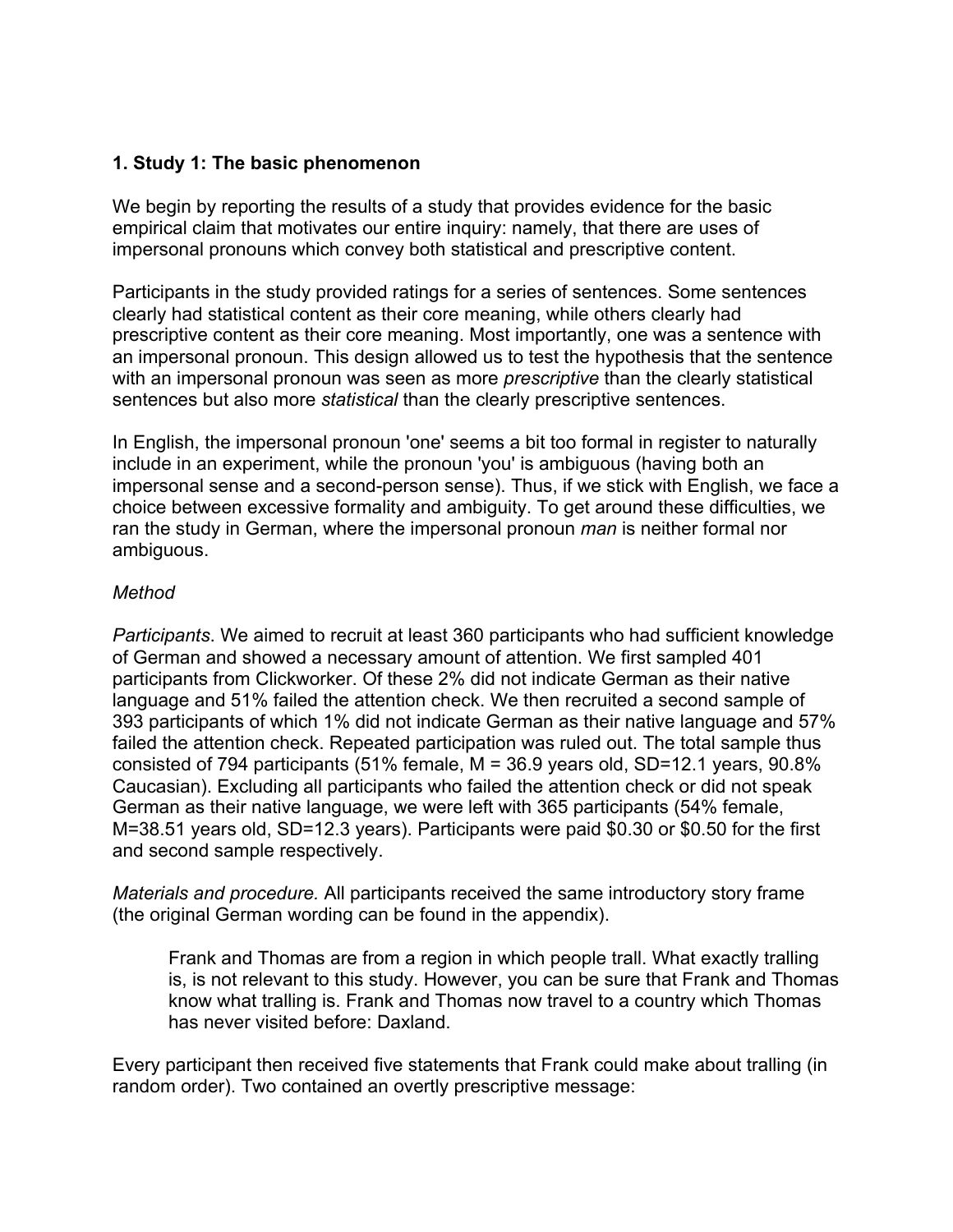[*Should*] 'You should not trall in Daxland.'

[*Improper*] 'It is improper to trall in Daxland.'

Two contained an overtly statistical message:

[*Few*] 'There are only a few people who trall in Daxland.'

[*Average*] 'On average, there is no tralling in Daxland.'

Finally, one contained a sentence with an impersonal pronoun.

[*Man*] 'In Daxland, one [*man*] does not trall.'

Note that the sentences are translated above in a very literal fashion; although these sentences may seem a bit stilted in English, they are perfectly idiomatic in the original German.

Each participant was randomly assigned a single question to answer regarding all five statements. For each of the five statements, some participants were asked whether they agreed with one of the following prescriptive claims:

[*Offense*] 'If Thomas tralled in Daxland, he would cause offense.'

[*Warning*] 'Frank wants to warn Thomas not to trall.'

[*Accusations*] 'If Thomas tralls in Daxland, the Daxlanders will make accusations against him.'

Some were asked whether they agreed with one of the following statistical claims:

[*Proportion*] 'Frank wants to inform Thomas about the proportion of Daxlanders who trall.'

[*How many*]: 'This sentence states how many Daxlanders do indeed trall.'

[*Verifiable*]: 'This sentence is statistically verifiable.'

Participants rated the degree to which the statistical or prescriptive claim they received matched each of the five statements. Ratings were expressed on a seven-point Likert Scale, ranging from 'strongly oppose' (1) to 'strongly agree' (7).

The last page of the experiment consisted of demographic questions, but also included an attention check that consisted of the following question: 'To confirm that you are not a robot and read the questions carefully, please give two as the answer to the following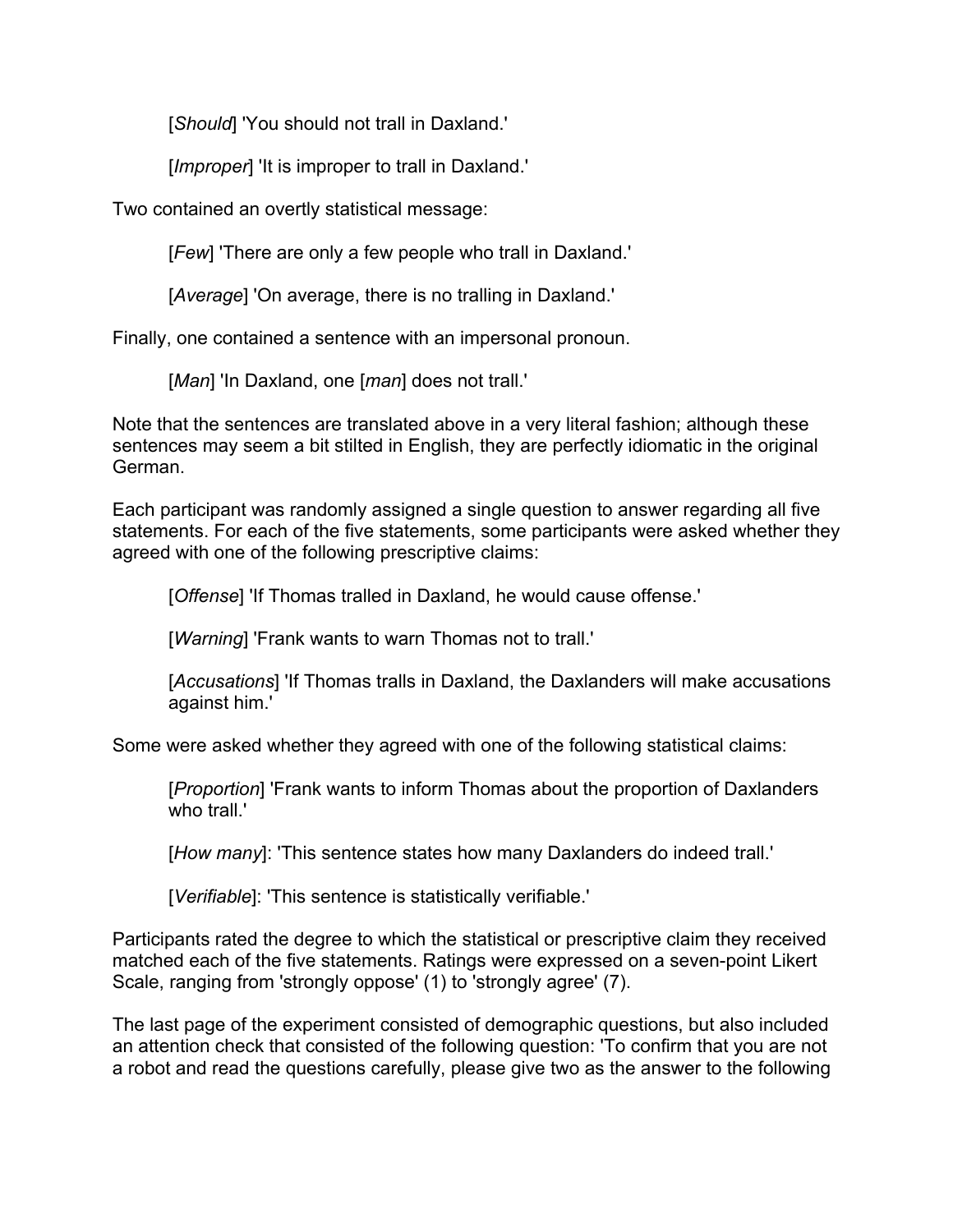question. How much is 4+2?' Participants answered this question on a horizontal scale ranging from 1 to 7.

## *Results*

Means and standard deviations for each question regarding each statement are presented in Table 1. To analyze these data, we ran paired sample t-tests comparing answers to each question regarding the 'man' sentence to answers to the same question regarding each of the clearly prescriptive statements and each of the clearly statistical statements.3 (The t- and p-values of those tests are displayed in Table 2 in the appendix. Data and R code for all experiments in this paper are available at: https://osf.io/6f2nc/)

*Table 1*. Means and standard deviations (in parentheses) for each question (columns) regarding each statement

(rows). Significance levels for the t-tests are displayed with asterisks (\*  $p \le 0.05$ , \*\*  $p \le$ 0.01, \*\*\*  $p \le 0.001$ ).

| Condition                         |          | <b>Prescriptive Questions</b> |                     |                     | <b>Statistical Questions</b> |                     |                     |
|-----------------------------------|----------|-------------------------------|---------------------|---------------------|------------------------------|---------------------|---------------------|
|                                   |          | Offense                       | Warning             | Accusations         | Proportion                   | How<br>Many         | Verifiable          |
| Prescriptive<br><b>Statements</b> | Should   | 5.73<br>(1.31)                | $6.02*$<br>(1.55)   | 5.34<br>(1.55)      | $2.02***$<br>(1.43)          | $2.43***$<br>(1.65) | $2.89***$<br>(1.86) |
|                                   | Improper | $6.14**$<br>(1.21)            | $6.07**$<br>(1.17)  | 5.8<br>(1.57)       | $2.84**$<br>(1.94)           | $2.95*$<br>(2.08)   | $3.48***$<br>(1.88) |
| Statistical<br><b>Statements</b>  | Few      | $3.54***$<br>(1.61)           | $3.16***$<br>(1.74) | $3.3***$<br>(1.53)  | 5.89***<br>(1.66)            | $4.62*$<br>(2.12)   | 5.32<br>(1.58)      |
|                                   | Average  | $3.69***$<br>(1.48)           | $3.47***$<br>(1.6)  | $3.36***$<br>(1.38) | $5.21***$<br>(1.54)          | 4.1<br>(1.88)       | 4.9<br>(1.99)       |
| Impersonal<br>Statement           | Man      | 5.36<br>(1.42)                | 5.59<br>(1.27)      | 5.48<br>(1.51)      | 3.84<br>(2.11)               | 3.8<br>(2.3)        | 4.82<br>(1.82)      |

<sup>&</sup>lt;sup>3</sup> We preregistered analyses for this study (https://aspredicted.org/58n49.pdf). However we misremembered the design, mistakenly thinking that the different questions were presented withinsubject, and preregistered analyses that would only make sense in that other design. We regret the error.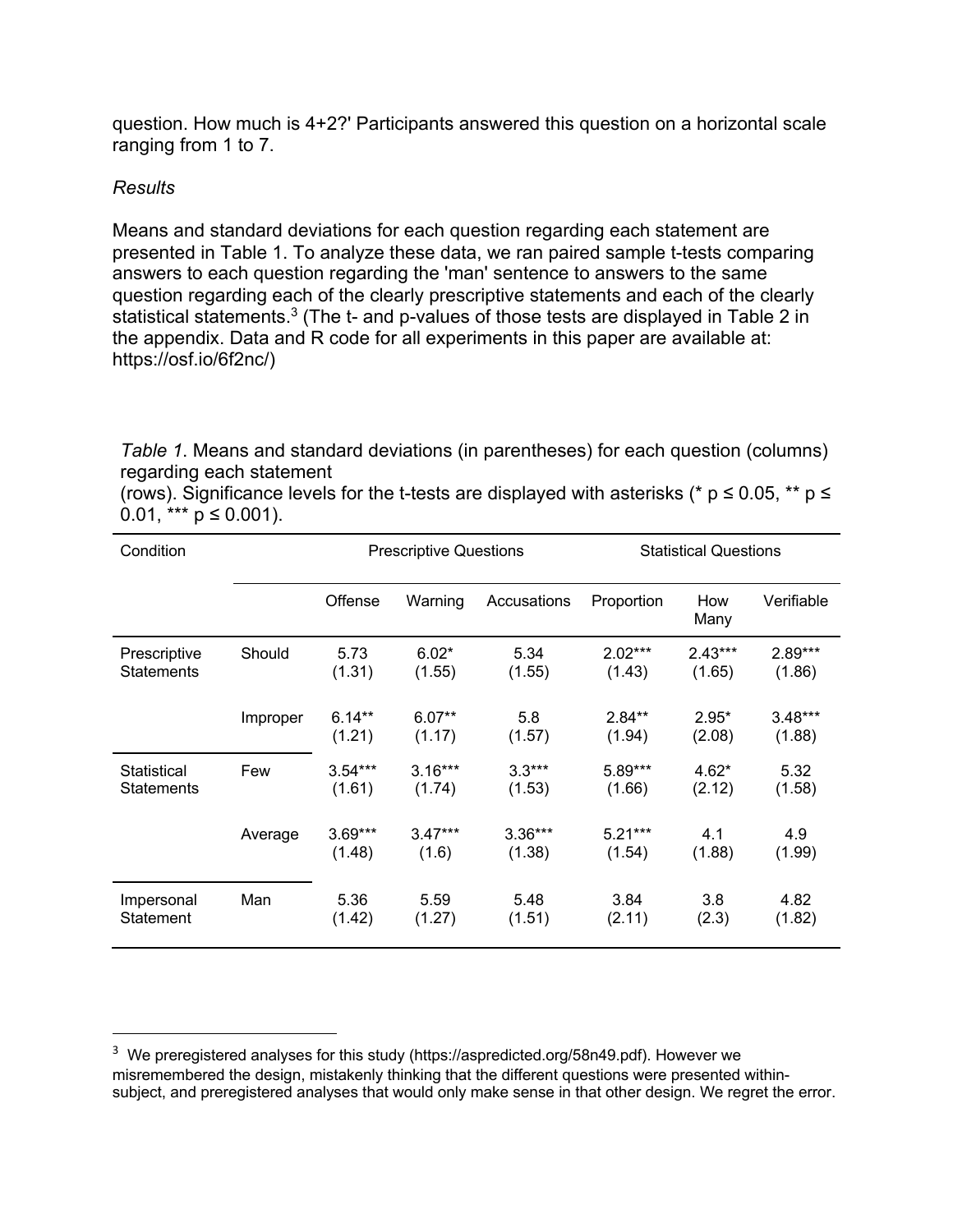First, we can ask whether the 'man' sentence is rated as more prescriptive than any of the statistical statements and also as more statistical than any of the prescriptive statements. As Table 1 shows, the 'man' sentence received higher ratings on all of the prescriptive questions than any of the statistical statements did. Similarly, the 'man' sentence received higher ratings on all of the statistical questions than any of the prescriptive statements did.

Secondly, we can ask whether the 'man' sentence is rated as less statistical than any of the statistical statements and also as less prescriptive than any of the prescriptive statements. The pattern of those results is not as clear. In some cases, the 'man' sentence was rated as less prescriptive than the clearly prescriptive statements or less statistical than the clearly statistical statements. In others, however, there was no significant difference.

To get a better intuitive grasp of those results, we can treat the mean of the three prescriptive questions as a measure of prescriptivity and the mean of the three statistical questions as a measure of statisticality. We can then ask how each of the five statements stands overall on prescriptivity and statisticality. Figure 1 shows those results. The two prescriptive statements are in the top left, showing high values on prescriptivity and low values on statisticality. The two descriptive statements are in the bottom right, showing low values on statisticality and high values on statisticality. The 'man' sentence is in the upper right. Overall, it was almost as prescriptive as the clearly prescriptive statements and almost as statistical as the clearly statistical statements.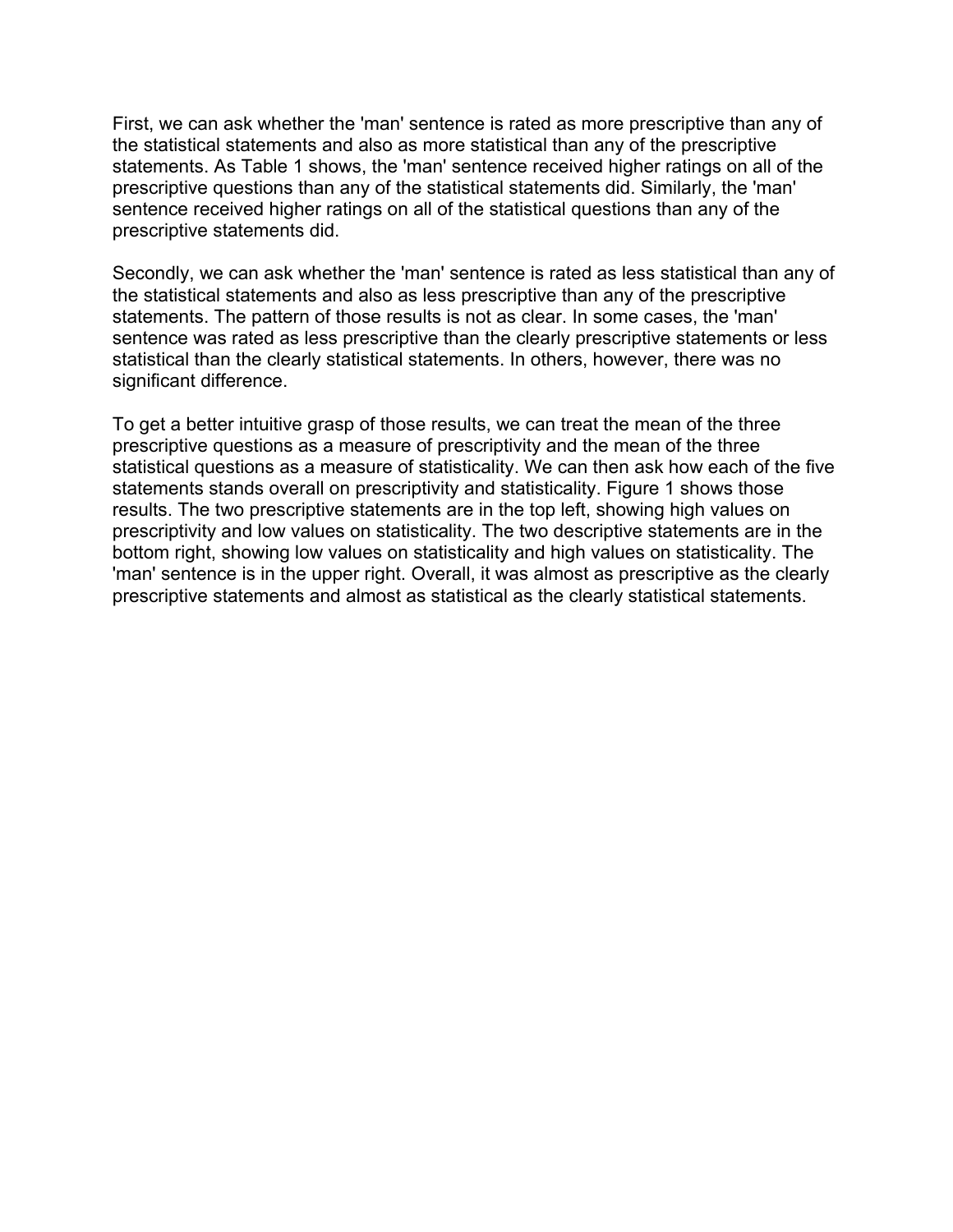

*Figure 1*. Mean scores from statistical questions (x-axis) and prescriptive questions (y-axis) for each statement.

## *Discussion*

This first experiment explored people's intuitions about sentences that use impersonal pronouns. We wanted to know whether people interpreted these sentences as conveying statistical content and also whether they interpreted these sentences as conveying prescriptive content. Strikingly, the results suggest that people interpret such sentences as conveying content of both types. In other words, when a speaker uses a sentence with an impersonal pronoun in a context like the one in our experiment, people interpret that sentence both as conveying an opinion about what is typically done (statistical) and as conveying an opinion about what ought to be done (prescriptive).

## **2. Default reasoning**

If we look beyond 'man' sentences, we find a number of other phenomena that also involve a mixture of statistical and prescriptive considerations. Specifically, recent research has identified a statistical/prescriptive mixture in three other phenomena: modals, normality, and generics.

These three phenomena are very different from each other, and all three are very different from 'man' sentences. But we think that drawing out the connections between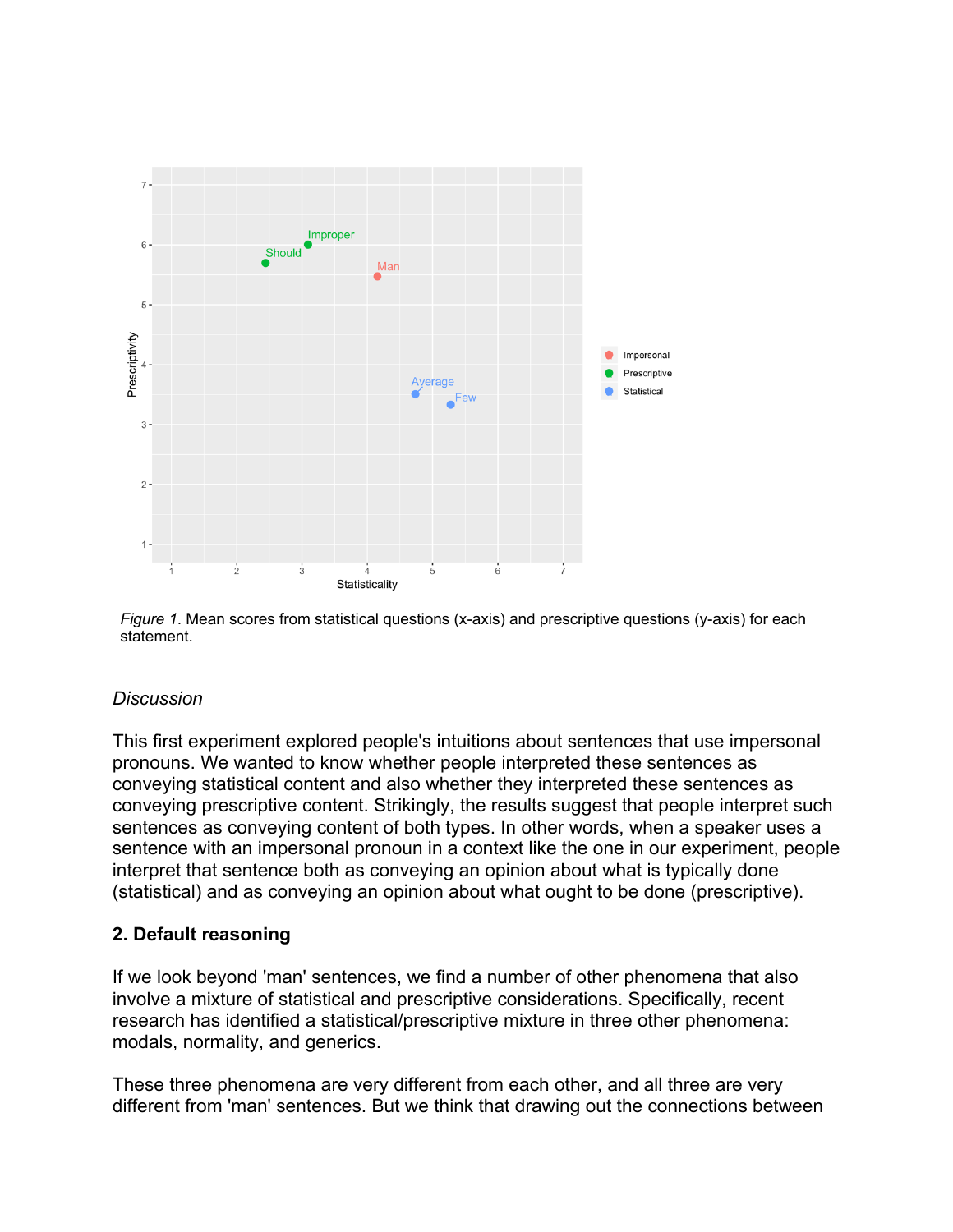these different domains, and their connection to 'man' sentences, can shed light on what is going on across these different domains. In particular, existing research suggests that each of these other phenomena can express a *default mode* of reasoning. In other words, in all three cases, people are capable of thinking in a purely statistical way or in a purely prescriptive way, but these ways of thinking are not people's default. Their default is to engage in a kind of reasoning that mixes together the statistical and the prescriptive. Each of the three phenomena can then be understood in part as expressing the application of a default mode of reasoning to a particular subject matter. Modal language can express people's default mode of reasoning about possibilities; claims about normality can express default reasoning about degrees on scales; and generics can express default reasoning about categories. In the rest of this section, we will give a very brief overview of existing research on each of these phenomena, drawing out lessons which may help us arrive at a better understanding of 'man' sentences.

# **2.1 Modality**

Modals are expressions such as 'can,' 'must,' and 'have to' that are used to express claims about possibilities. Within existing research, it has long been recognized that the interpretation of sentences using these constructions depends in part on conversational context (e.g., Kratzer 1977,1981). Thus, there will be contexts in which prescriptive considerations play a role in the interpretation of modals, but also contexts in which they do not. Similarly, there will be contexts in which statistical considerations play a role and also contexts in which they do not.

As an example, consider the question:

(7) Can we get to the game by car in five minutes?

On one interpretation, this question does not have anything to do with whether it is at all statistically probable that one would be able to get to the game in five minutes but is simply about whether doing so is physically possible. Thus, on this first interpretation, if there is any possibility in which one gets to the game that quickly (even one that involves freak quantum-mechanical accidents), the correct answer is 'Yes.' By contrast, on a second interpretation, the modal in this sentence only quantifies over possibilities that have at least a certain level of statistical probability. Hence, on this second interpretation, if there is no way to get to that game unless something extremely improbable occurs, the correct answer would be 'No.'

Similar points apply to the role of prescriptive considerations. On one interpretation, sentence (7) just asks whether it is physically possible to get to a particular location by car in five minutes. It might turn out that the only way to get there in five minutes is to do something deeply immoral (say, driving on the sidewalks and endangering the pedestrians). However, on this first interpretation, even if that turns out to be the case, the correct answer would still be 'Yes.' By contrast, on a second interpretation, the sentence only quantifies over possibilities in which you don't do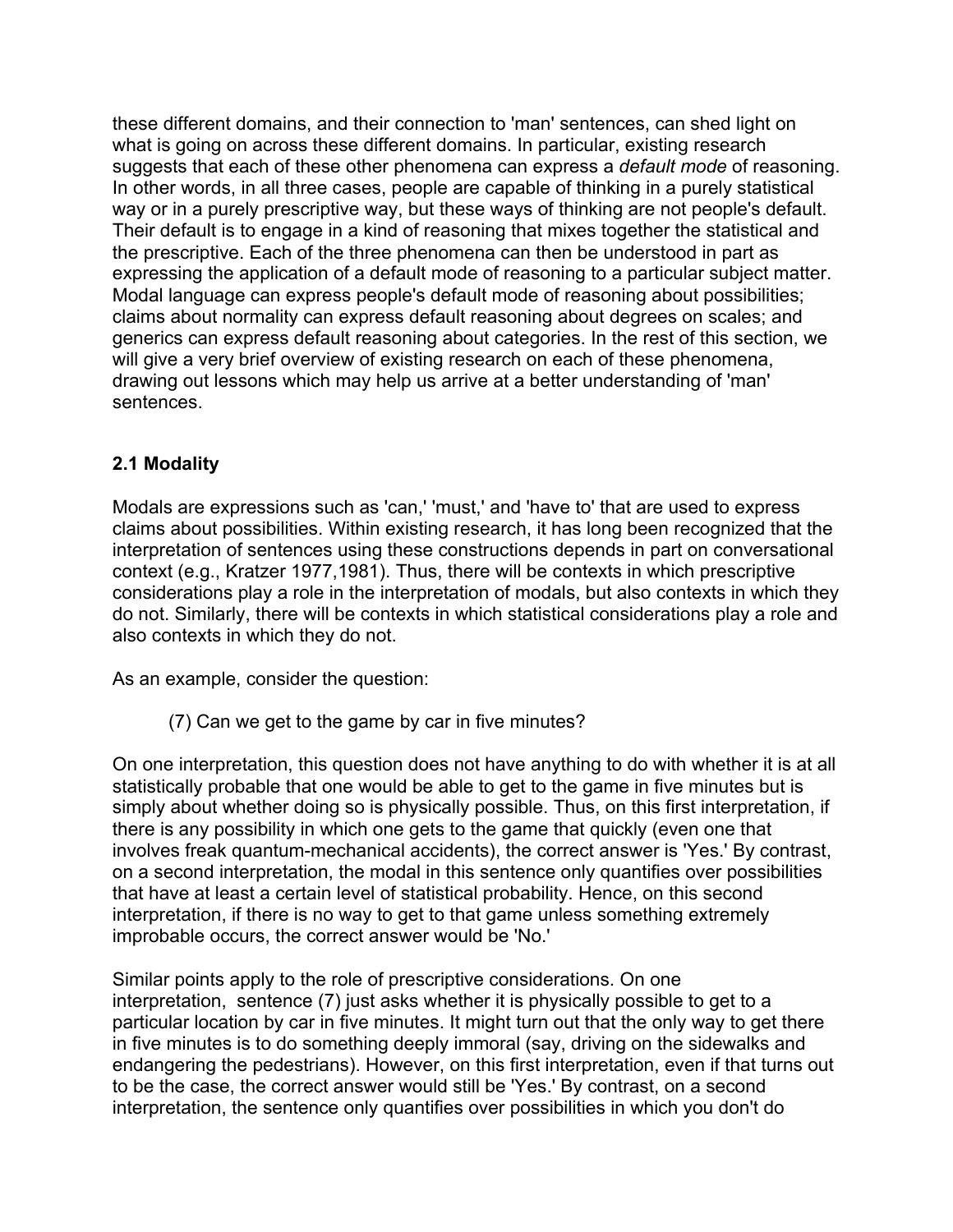anything immoral. It asks whether there are possibilities compatible with your moral obligations in which you get to a particular location in five minutes. On this second interpretation, if the only way to get there in five minutes was to do something deeply immoral, the correct answer would be 'No.'

Recent research suggests that these different interpretations are not simply on a par. Instead, as Jonathan Phillips and colleagues have argued, there appears to be a *default* interpretation of modals (Phillips and Cushman, 2017; Phillips & Knobe 2018). On this default interpretation, both prescriptive and statistical considerations are relevant. In other words, the default is an interpretation on which the modal quantifies over possibilities that are prescriptively permissible and also statistically plausible. This is not to say that people are unable to get interpretations of these sentences on which they simply make claims about what is physically possible; it is only to say that people can only get those other interpretations by overriding the default interpretation.

Recent studies by Phillips and colleagues provide strong evidence for this hypothesis. These studies show that people shift toward an interpretation that involves both prescriptive and statistical considerations when they are forced to answer quickly (Phillips and Cushman, 2017) and that young children have difficulty getting an interpretation on which either prescriptive or statistical considerations are not relevant (Shtulman & Phillips, 2018). When adults are thinking in a more reflective way about modal sentences, they can get such interpretations, but in doing so, they seem to be overriding the default interpretation.

## **2.2 Scales and normality**

The second phenomenon is judgments of *normality*. Suppose you are talking about the amounts of TV that different people watch per day. We might find a pattern like this:

Margaret: 0 hours John: 2 hours Fred: 7 hours

We can conceptualize these amounts as *degrees along a scale* which measures how much TV someone watches (see, e.g., Kennedy 1997). This scale structure then allows us to make sense of comparisons: given any two people, we can ask whether the amount of TV one of them watches is greater than, less than, or equal to the amount the other watches. Existing research in semantics has explored the logical properties of scales like this one and structural differences between different kinds of scales (e.g., differences between the structure of the scale of amounts of TV and the structure of the scale of temperature; Kennedy & McNally 2005).

Much of this research agrees that our judgments about constructions that concern scales are made relative to a *standard degree*. Thus when we say that Ann is tall, we are saying that her height exceeds a degree which represents the standard for tallness. Likewise in the example above, we might have an intuitive sense that there is a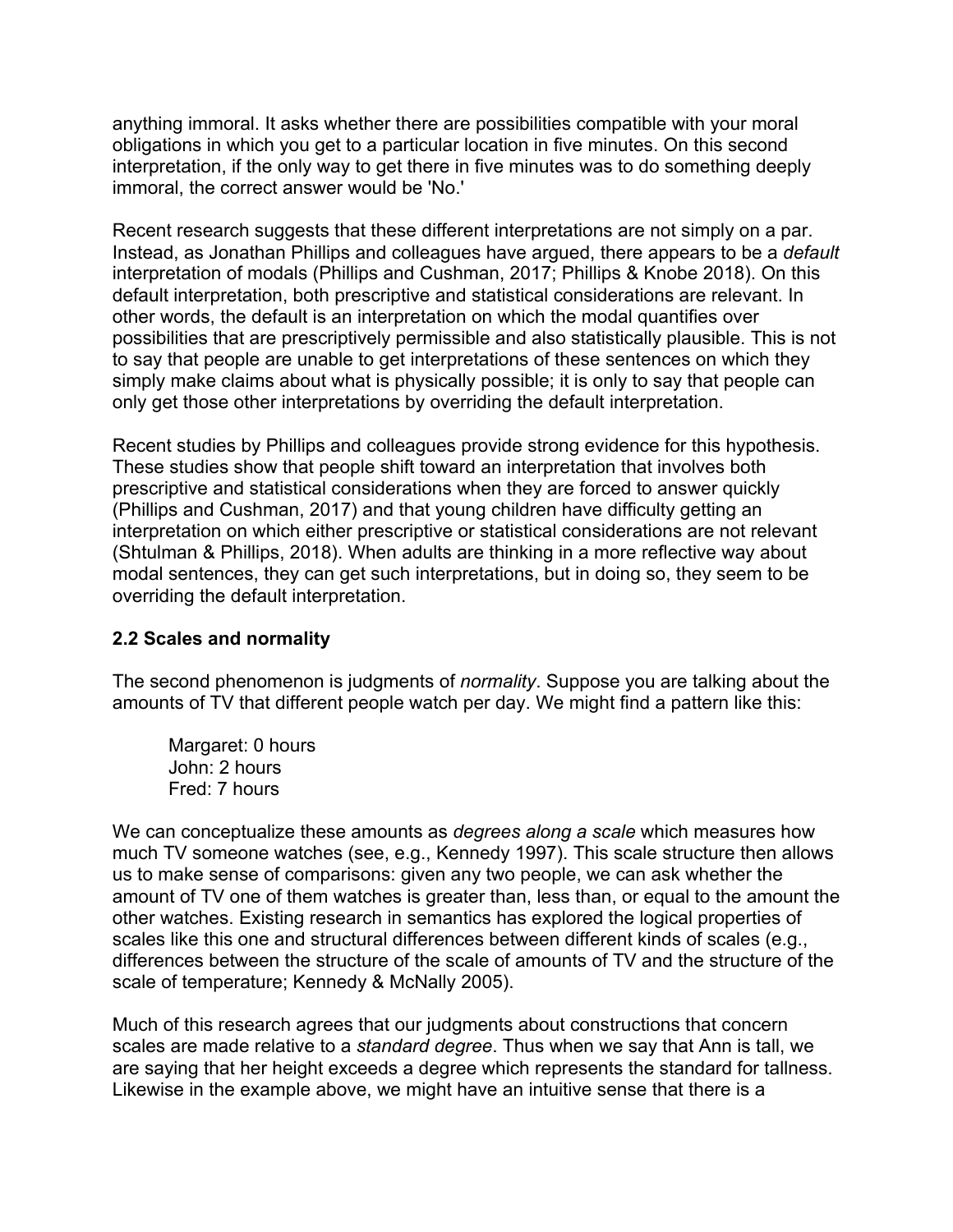standard amount of TV to watch in a day. Then we might feel that that the amount Margaret watches is less than the standard amount and that the amount Fred watches is more than the standard amount (judgments which might give rise to assertions like 'Margaret watches a small amount TV' and 'Fred watches a large amount of TV').

At least in principle, people are capable of comparing a given degree to a standard picked out using purely statistical criteria or purely prescriptive criteria. If people are trying to make sense of a given degree on a scale, they can ask whether this degree is higher or lower than the average (statistical) or whether it is higher or lower than the ideal (prescriptive).

Strikingly, however, it appears that people also have a way of picking out degrees that mixes together statistical and prescriptive considerations. Specifically, people have a conception of the *normal* degree on a scale, and this conception appears to be a statistical/prescriptive hybrid (Icard et al. 2017; Wysock 2018; Bear & Knobe 2017). Continuing with our example, consider the normal amount of TV to watch in a day. Existing studies show that the amount of TV people regard as normal is not simply equal to the amount people regard as average, nor is it equal to the amount people regard as ideal. Instead, it is an amount that is intermediate between the two -- greater than the average but lower than the ideal (Bear & Knobe 2017). Similar results have been observed in a variety of other cases: the normal amount of hours to exercise per week, the normal amount of lies told per week, the normal percentage of students to cheat on an exam.

Here again, research indicates that this statistical/prescriptive mixture expresses people's default mode of reasoning. That is, even though people are capable of comparing a given degree to the average or to the ideal, their default seems to be to compare degrees to the normal.

Perhaps the most direct way to get at participants' default is not to ask them any specific question at all but simply to instruct them to name the first thing that comes to mind (e.g., the first amount of TV per day that comes to mind). When participants are given this instruction, they show a systematic tendency to respond with amounts that are intermediate between the statistical average and the prescriptive ideal. More tellingly, the notion of normality appears to play a key role in the way people pick out the standard used for assessing gradable adjectives. Thus, the amount one has to exceed before one is seen as having watched a 'large' amount of TV is not the average or the ideal but rather an intermediate point.

Taken together, these results provide evidence for the claim that people's default mode of reasoning about degrees on scales involves a mixture of statistical and prescriptive considerations. At least in this one specific respect, we find a similarity between people's way of reasoning about degrees on scales and their reasoning about possibilities.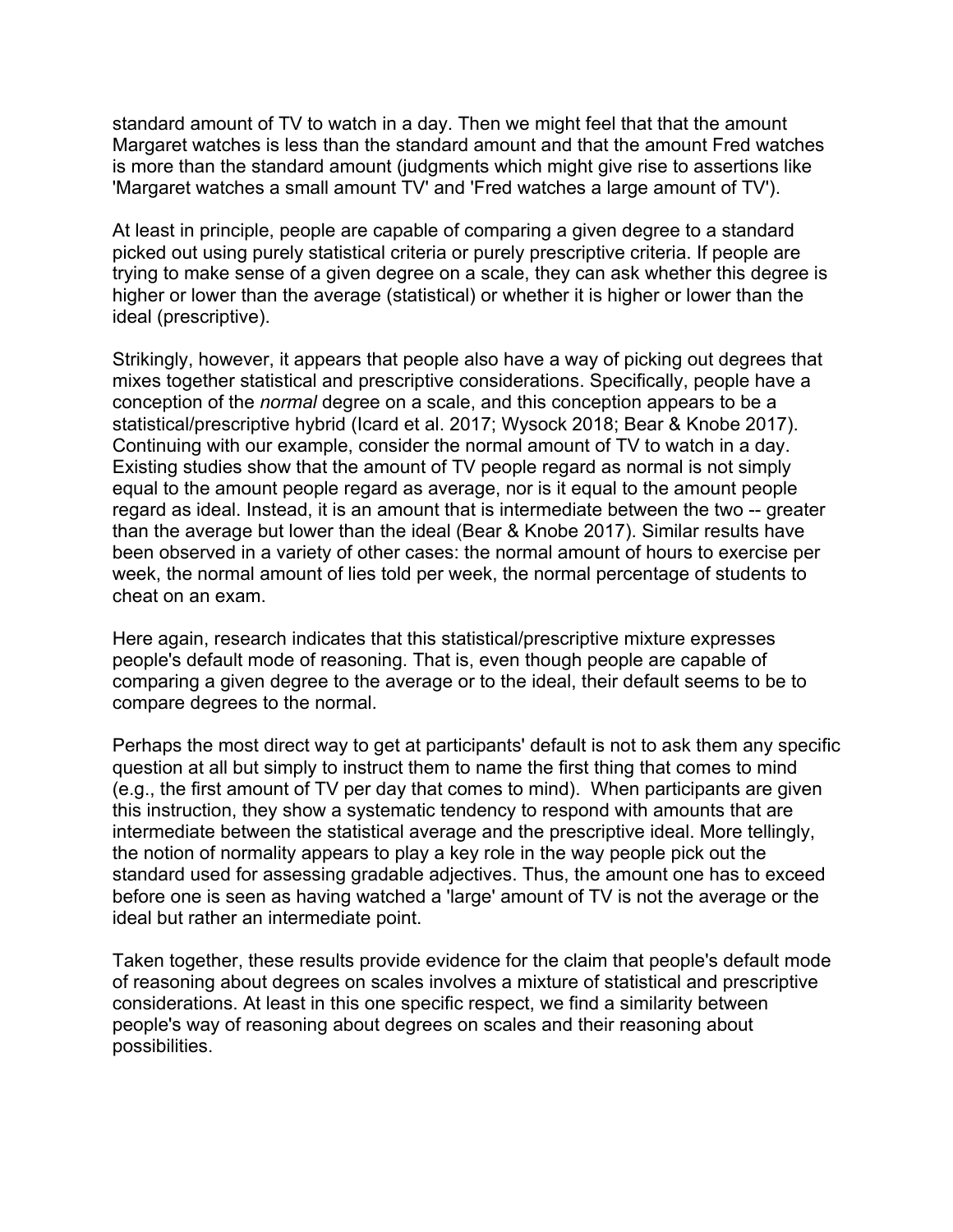## **2.3 Genericity**

The third phenomenon we will discuss is *genericity*. Roughly speaking, generics make claims about what properties are characteristic of members of a given kind (as opposed to sentences which express statements about particular events or particular properties). In English, we can express genericity in a variety of ways. Here are two examples:

- (8) Turtles live for a hundred years.
- (9) A bishop moves diagonally.

These two sentences are generics of two very different types. Sentence (8) is a *bare plural generic* (whose subject is the bare plural noun phrase 'turtles'), while (9) is an *indefinite singular generic* (whose subject is the indefinite singular noun phrase 'a bishop'). We will be returning below to the differences between these two types of generics, but for the moment, we will focus on certain respects in which they are similar.

The first thing to note is that, here again, one finds a mixture of the statistical and the prescriptive.4 As one example, suppose that a speaker is trying to explain a ritual called a 'kobux' and uses one of the generics:

- (10) a. Kobuxes begin with the traditional blessing.
	- b. A kobux begins with the traditional blessing.

On one hand, both of these generics seem to be making a statistical claim about how kobuxes usually begin. On the other, both of them seem to making a prescriptive claim about how kobuxes ought to begin. We will be exploring this issue further in our next experiment.

Importantly, here too, there is strong evidence that this phenomenon expresses a default mode of reasoning. People are capable of using purely statistical forms of generalization, but as Sarah-Jane Leslie and others (2008) have argued (Leslie 2007, 2008; see also Gelman 2010), a variety of different kinds of evidence suggest that people's default is to use generic generalization. In other words, people are capable of engaging in the sort of purely statistical generalization that might be expressed by a sentence like 'All Kobuxes begin with the blessing' or 'The majority of Kobuxes begin with the blessing,' but in engaging in such generalizations, we would be going beyond our default. The default is to engage instead in the kinds of generalization that could be expressed by a generic sentence like 'Kobuxes begin with the blessing.'

One of the most powerful piece of evidence for this view comes from research in cognitive development. Children seem to acquire generics by the age of two, which is

<sup>&</sup>lt;sup>4</sup> Some generics--sometimes called 'striking generics'---seem to be associated with negative rather than positive normative valence ('Mosquitoes carry West Nile'). So let us emphasize here that our claim is not that all generics mix the statistical and prescriptive, but only that many do.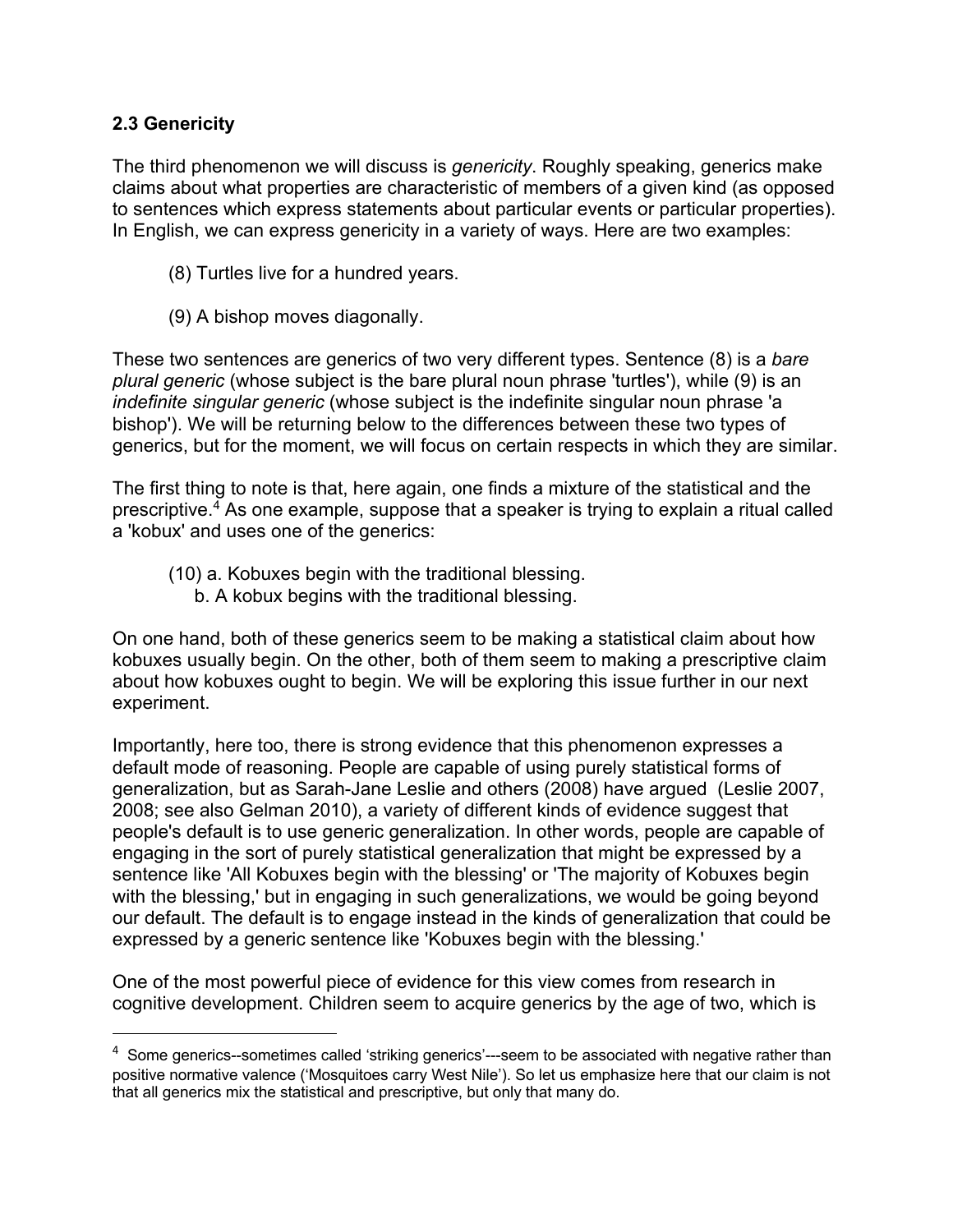significantly earlier than when they acquire explicit quantifiers like 'every' and 'some' (Gelman 2003; Roeper, Strauss & Pearson 2006, Leslie 2008). Moreover, at the age of three, children tend to interpret sentences with overt quantifiers as though they instead contained generics (Hollander, Gelman & Star, 2002). This is exactly the developmental trajectory one might expect on the assumption that all people – both children and adults – treat generics as a default but children almost always go with the default while adults are capable of overriding the default and making use of purely statistical criteria.

In short, existing research on generics points to the same basic pattern observed for modality and for normality. People's default mode of reasoning appears to involve a mixture of the statistical and the prescriptive.

## **2.4 Commonalities: Default reasoning**

Modality, normality, and genericity are very different phenomena, which seem to have different subject matters: possibilities, degrees on scales and categories. Still, despite the obvious differences, we have seen that there is a striking commonality that holds across all three. In each case, people's judgments appear to be shaped by a mix of statistical and prescriptive considerations. For this reason, it may be helpful to formulate a more abstract generalization that applies to people's reasoning about all three kinds of subject matter.

To begin with, we should note that in all three cases, people seem to be capable of thinking in a purely statistical way or in a purely prescriptive way. Thus, in thinking about degrees, people are capable of comparing a given degree to the average (a purely statistical notion) or to the ideal (a purely prescriptive notion). Similar remarks apply to each of the other phenomena.

Importantly, however, it appears that people also have another way of reasoning. Instead of focusing in on an explicitly statistical question or an explicitly prescriptive question, people can just allow their minds to work in whatever way they do when there is no clearly specified goal. In such cases, we can say that people are using their *default* mode of reasoning. Our proposal is that all three of the phenomena we have been exploring rely on a default mode of reasoning in this sense. Ordinary uses of modals rely on people's default mode of reasoning about possibilities; ordinary judgments of normality rely on default reasoning about degrees; ordinary generics rely on default reasoning about categories. The evidence that there is something in common to the cognitive mechanism behind these three different kinds of judgments is that reasoning about all three seems to involve a mix of statistical and prescriptive considerations.

Research on these three other phenomena is still ongoing, and difficult questions remain about how to capture them in a more detailed cognitive theory. First, there are open questions how to understand the actual cognitive processes involved. For example, one option would be to understand these processes within the framework of dual process theory (e.g., Sloman, 1996), with the statistical/prescriptive judgments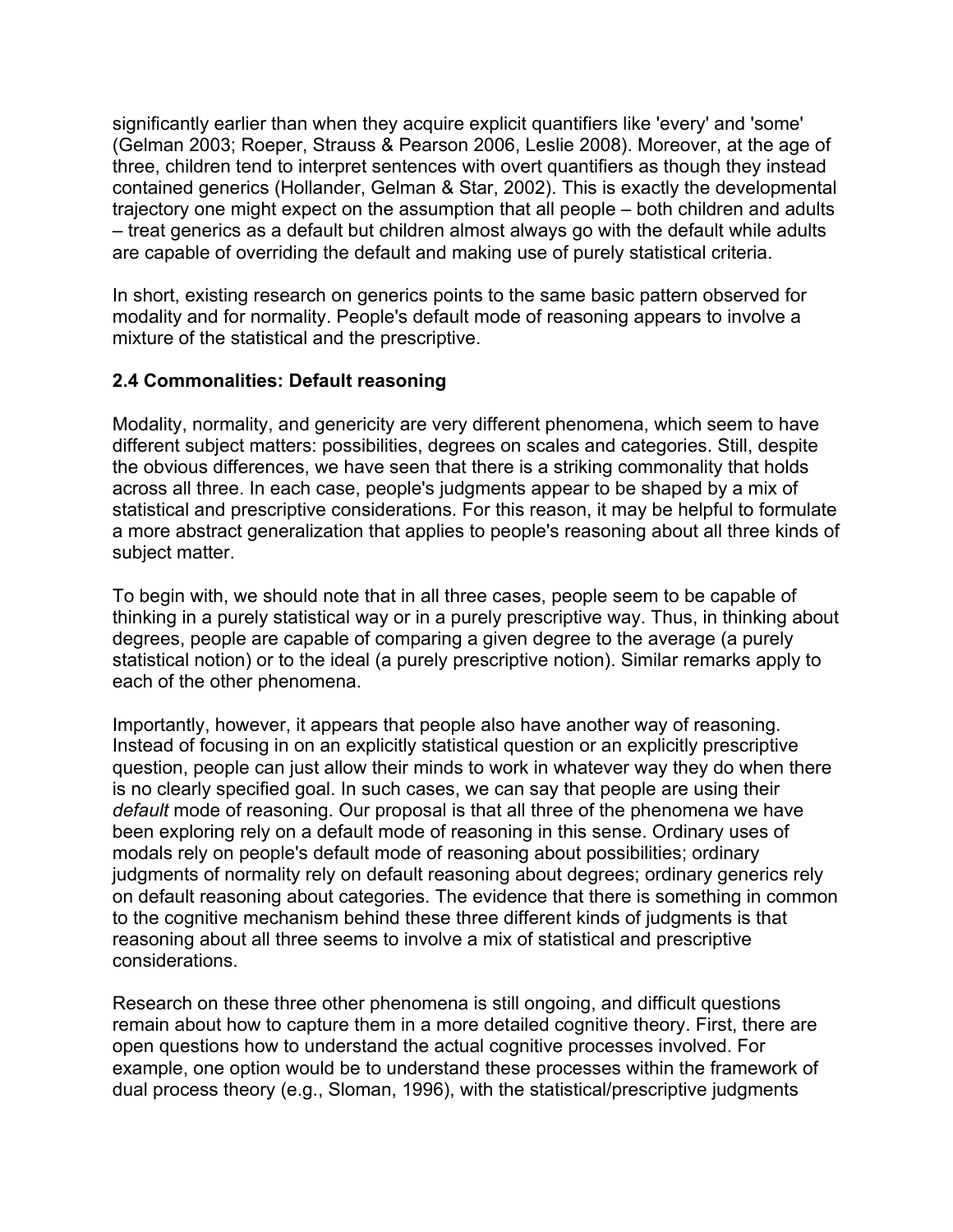coming from a system 1 process and the purely statistical or prescriptive judgments coming from a system 2 process. This is a very plausible hypothesis, but also one that could not be adequately evaluated without considerable further research. Second, there are open questions about how to understand the relationship between the different phenomena themselves. One option would be to posit a single underlying cognitive mechanism that explains all three, while another would be to posit distinct mechanisms but to suggest that these mechanisms are similar to each other in an important respect. We will not be attempting to settle either of these questions in the present paper.

Instead, our aim is to use the insights summarized here from existing work on modals, normality and generics as a way of gaining a better understanding of 'man' sentences. The claim we will explore is that, like these other phenomena, 'man' sentences can express a kind of default reasoning.

# **3. Study 2: Comparison with generics**

In this section, we provide empirical evidence for the claim that our target uses of 'man' sentences are similar in important respects to some of the other phenomena discussed in the previous section. We will be focusing in particular on the claim that they are similar to generics.

Note that the hypothesis is not that our target uses of 'man' sentences actually *are* generics. 'Man' sentences differ from generics in a number of ways. Rather, the hypothesis is that 'man' sentences resemble generics in that they both express a form of default reasoning. We test this hypothesis by asking whether our 'man' sentences and certain corresponding generics show a similar mix of statistical and prescriptive considerations. We will focus on one particular comparison, namely between 'man' sentences and generic sentences involving the category of *persons*. We will be exploring both indefinite singular generics (IS generics) and bare plural generics (BP generics). In particular, we will be comparing the sentences:

['Man' sentence] 'In Daxland, one does not trall.'

[IS generic] 'In Daxland, a person does not trall.'

[BP generic] 'In Daxland, people don't trall.'

Although the two generic sentences used here may seem quite similar in meaning, existing research has identified a number of important differences between IS generics and BP generics. Most importantly, generics of these two types pattern differently with respect to accidental properties and properties that are in some sense `essential' to them (e.g., Lawler, 1973). It has proven quite difficult to explain, at a more theoretical level, how the two types of generics differ, and a number of competing accounts have been proposed (Cohen, 2001; Greenberg, 2003; Krifka, 2013). We will not address this complex debate here, but in light of this previous research, we thought it would be helpful to compare 'man' sentences with both kinds of generic sentences.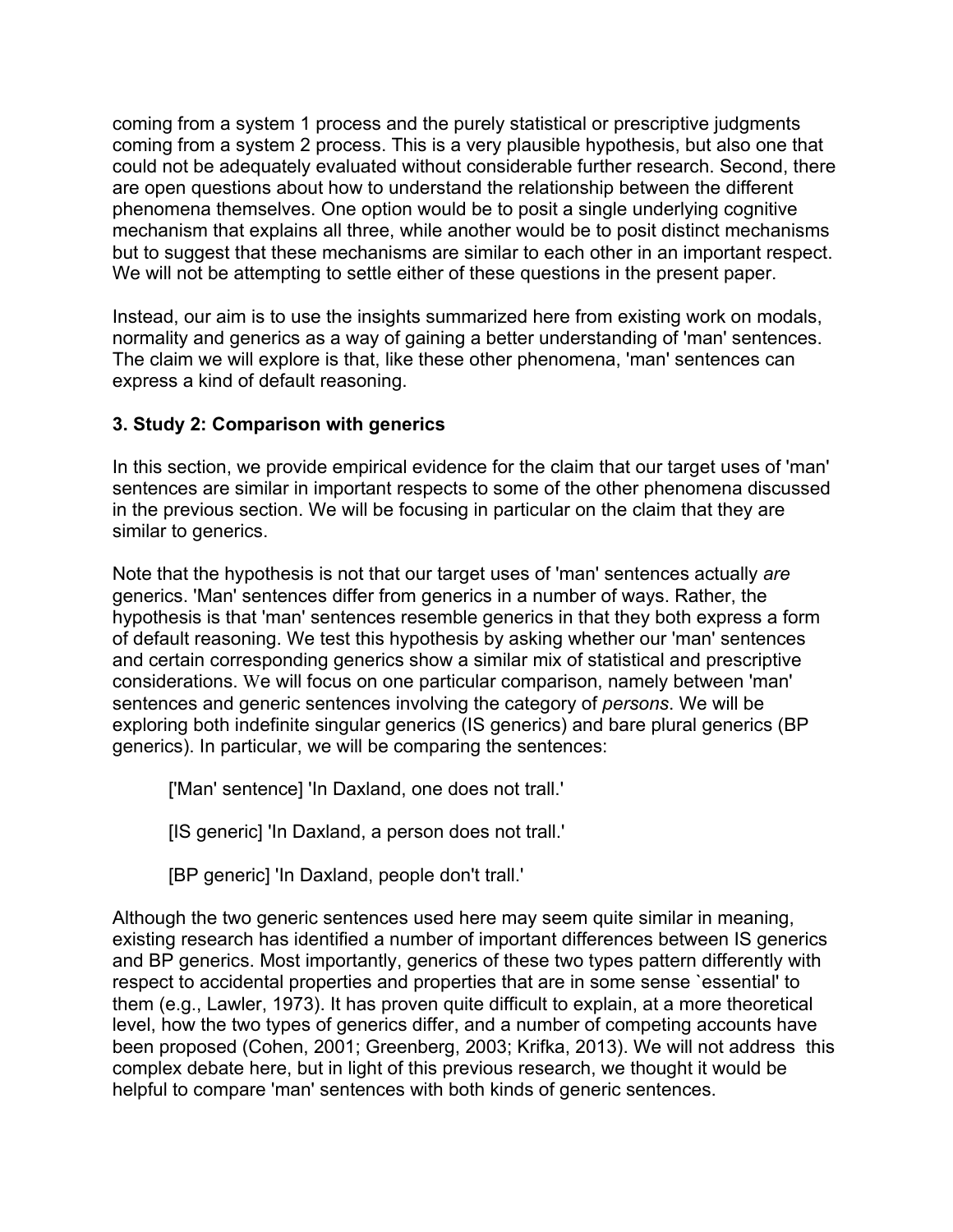Native speakers report that it sounds very odd in German to use an IS generic with 'a person' (*ein Mensch*), and so we translated all of the materials into English, using 'one' as our translation of 'man' (since, despite the fact that it sounds somewhat unnaturally high register, it is unambiguously an impersonal pronoun), and ran this second study on native English speakers.

#### *Method*

*Participants*. We aimed to recruit at least 360 participants who spoke English as their native language and showed a necessary amount of attention. Because we had experienced failure rates of our attention check as high as 57% in previous studies, we recruited 620 participants located in the United States from Amazon's MTurk. Of those, roughly 27% (165 participants) did not pass the attention check and approximately 2% (10 participants) did not state English as their native language and were dropped for further analysis. Our sample thus consisted of 445 participants (51.9% female, M=36.4 years old, SD=11.8 years, 78,4% Caucasian) which leaves us with an overall drop-out rate of 28.2% (175 participants). All participants were paid \$0.35 for completing the experiment.

*Materials and procedure.* All participants received the same introductory story frame.

Frank and Thomas are from a region in which people trall. It is not relevant to this study what exactly tralling is. However, you can be sure that Frank and Thomas know what tralling is. Frank and Thomas now travel to a country which Thomas has never visited before: Daxland.

Every participant then received three statements that Frank could make about tralling: the 'man' sentence, the IS generic, and the BP generic (see above). Statements were presented in random order.

Each participant was randomly assigned a single question to answer regarding all five statements. For each of the five statements, some participants were asked whether they agreed with one of the following prescriptive claims:

[*Offense*] 'If Thomas tralled in Daxland, he would cause offense.'

[*Warning*] 'Frank wants to warn Thomas not to trall.'

[*Accusations*] 'If Thomas tralls in Daxland, the Daxlanders will say that he did something wrong.'

Some were asked whether they agreed with one of the following statistical claims:

[*Proportion*] 'Frank wants to inform Thomas about the proportion of Daxlanders who trall.'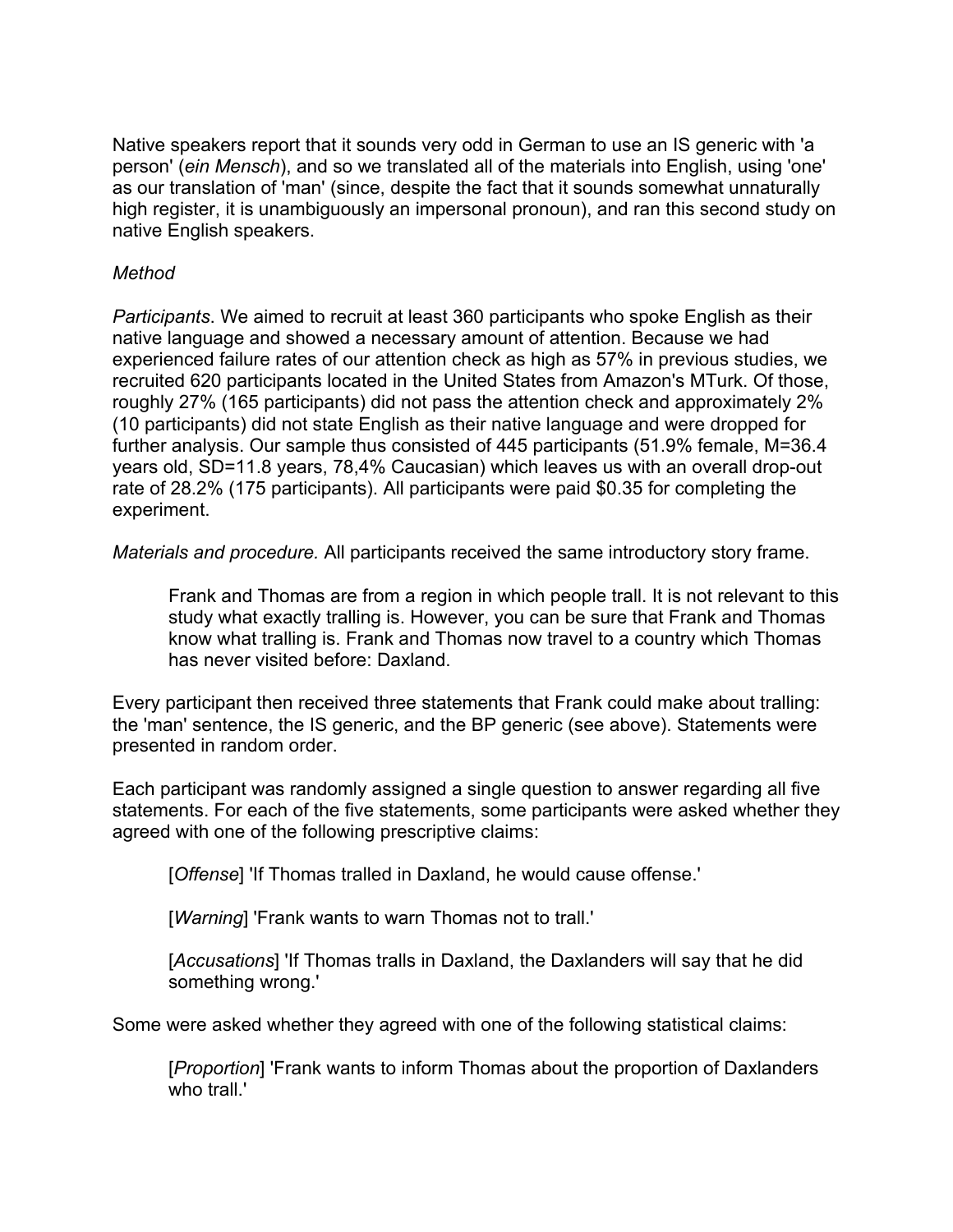[*How many*]: 'This sentence states how many Daxlanders do indeed trall.'

[*Verifiable*]: 'This sentence is statistically verifiable.'

Participants rated the degree to which the statistical or prescriptive claim they received matched each of the three sentences. Ratings were expressed on a seven-point Likert Scale, ranging from 'strongly oppose' (1) to 'strongly agree' (7).

The last page of the experiment consisted of demographic questions, but also included an attention check that consisted of the following question: 'To confirm that you are not a robot and read the questions carefully, please give two as the answer to the following question. How much is 4+2?'. Participants answered this question on a horizontal scale ranging from 1 to 7.

## *Results*

Means and standard deviations for each question regarding each sentence are presented in Table 1. We ran paired sample t-tests comparing answers to each question regarding the *one* sentence to answers to the same question regarding the other two sentences (*person*, *people)*. <sup>5</sup> The t- and p-values of those tests are displayed in Table 2 in the appendix.

| Condition  | <b>Prescriptive Questions</b> |         |             | <b>Statistical Questions</b> |             |            |
|------------|-------------------------------|---------|-------------|------------------------------|-------------|------------|
|            | Offense                       | Warning | Accusations | Proportion                   | How<br>Many | Verifiable |
| IS generic | 5.26                          | 5.52    | 5.13        | 4.59                         | 3.74        | 4.35       |
|            | (1.26)                        | (1.18)  | (1.44)      | (1.87)                       | (2.13)      | (1.73)     |
| BP generic | 4.91***                       | $5.2*$  | $4.69*$     | $5.20**$                     | 3.9         | $5.05***$  |
|            | (1.5)                         | (1.44)  | (1.62)      | (1.87)                       | (2.26)      | (1.83)     |
| Man        | 5.47                          | 5.72    | 5.08        | 4.39                         | 3.62        | 4.36       |
| sentence   | (1.3)                         | (1.23)  | (1.64)      | (1.97)                       | (2.12)      | (1.74)     |

*Table 1*. Means and standard deviations (in parentheses) for each question (columns) regarding each statement (rows). Significance levels for the t-tests are displayed with asterisks (\* p ≤ 0.05, \*\* p ≤ 0.01, \*\*\* p ≤ 0.001).

<sup>5</sup> We preregistered our analyses for this study (https://aspredicted.org/r7fa4.pdf).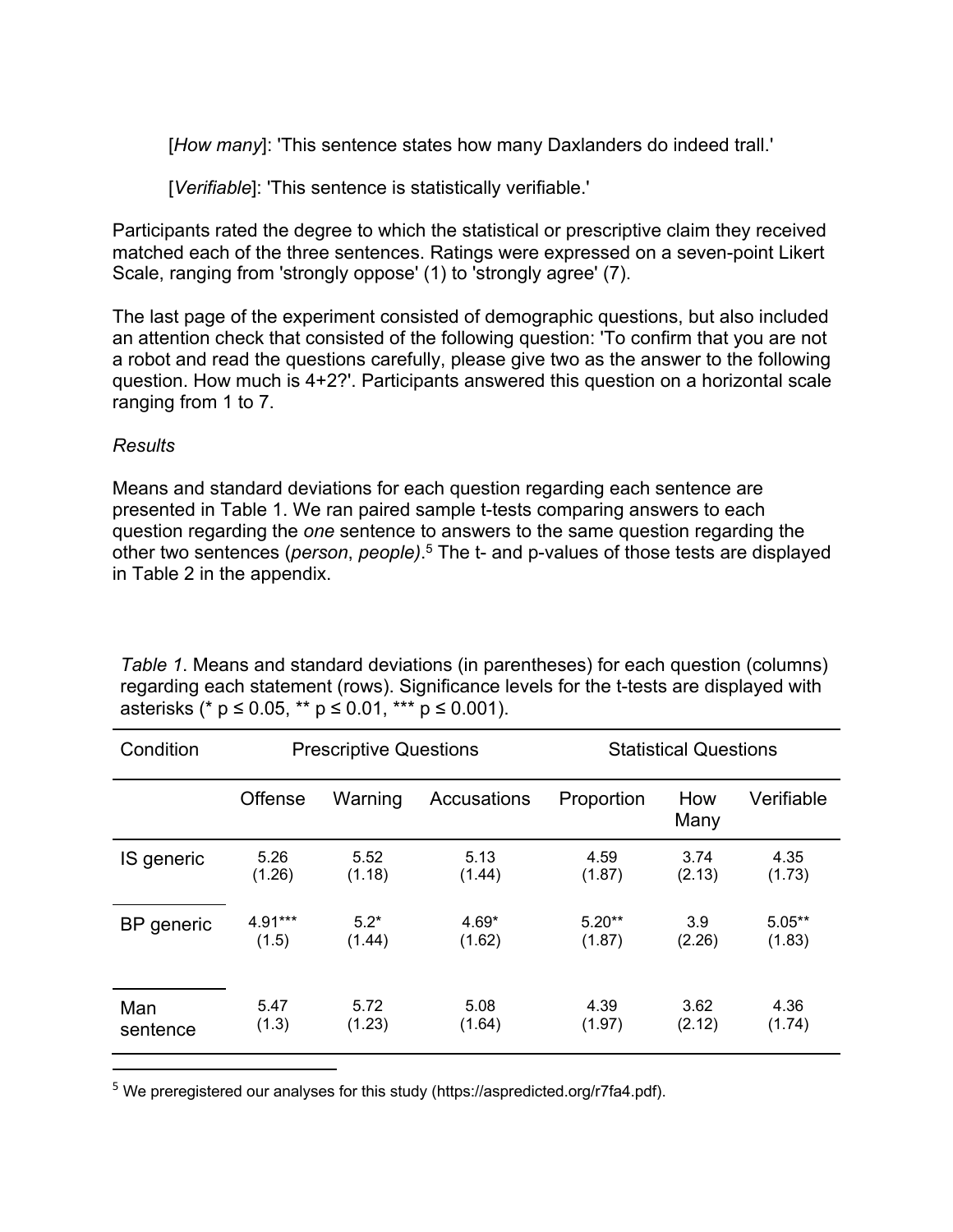The comparison of the 'man' sentence to both the BP generic and the IS generic shows a clear pattern: while the BP generic is consistently rated as lower than the 'man' sentence under all three prescriptive questions, it is also rated as higher than the 'man' sentence under two of three statistical questions. In contrast to the BP generic, the IS generic does not show any difference from the 'man' sentence, on either the prescriptive or the statistical questions.

This pattern of results is easily visible in Figure 1. Here, we treat the mean of the three prescriptive questions as a measure of prescriptivity (y-axis) and the mean of the three descriptive questions as a measure of statisticality (x-axis). Firstly, we can see that all three statements have high values on both scales. Furthermore, though, we can see that the IS generic and the 'man' sentence show similar values on both axes whereas the BP generic shows a significant distance, being clearly more statistical than its two counterparts and also slightly less prescriptive.



*Figure 2*. Mean scores from descriptive questions (x-axis) and prescriptive questions (y-axis) for each statement.

#### *Discussion*

This second experiment examined people's intuitions about 'man' sentences, BP generics, and IS generics. People saw all three types of sentences as conveying both statistical and prescriptive content. More strikingly, people showed an extremely similar pattern of responses to 'man' sentences and IS generics, seeing these sentences as almost exactly the same in the degree to which they conveyed statistical and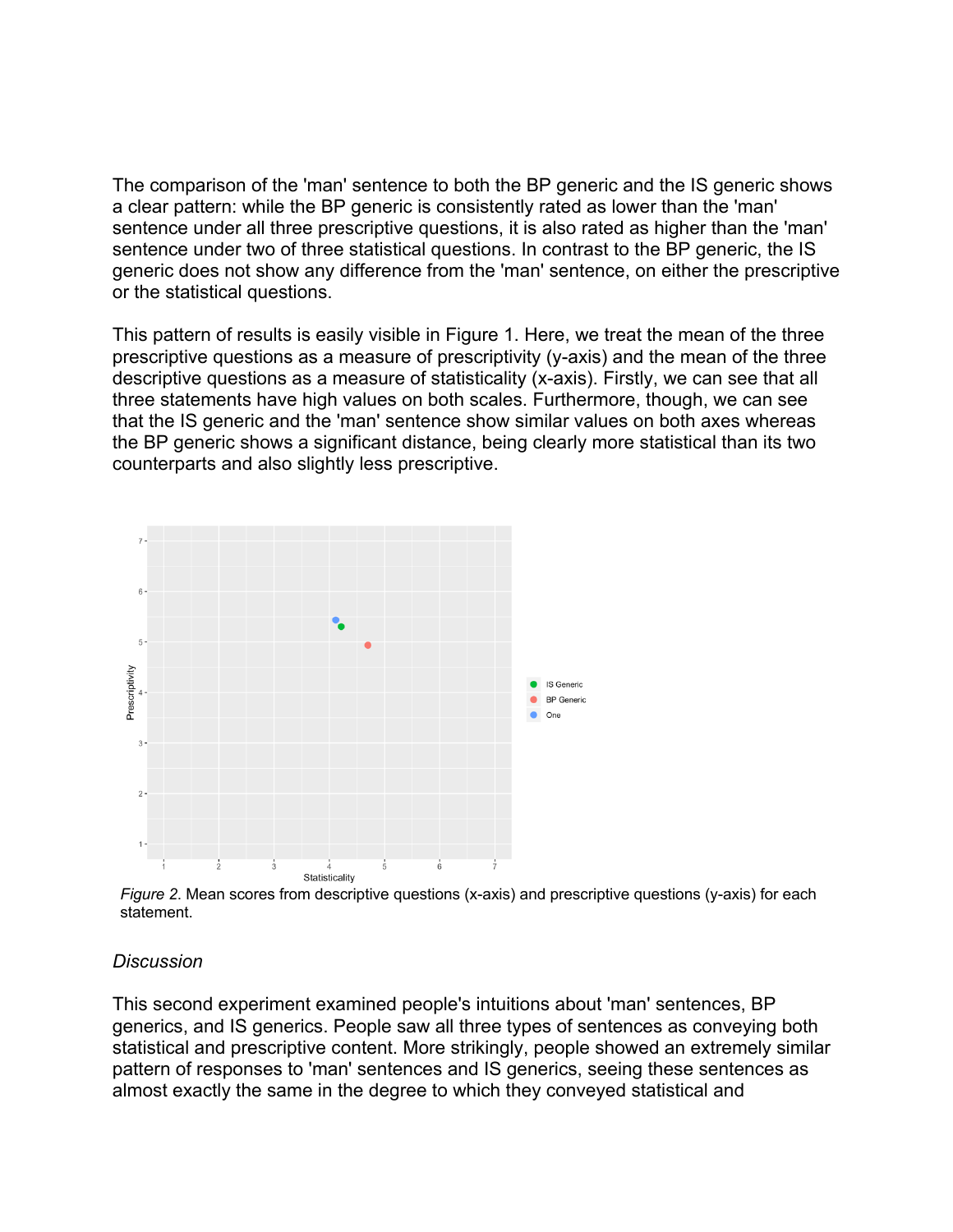prescriptive content. This result provides evidence that there is some important similarity between 'man' sentences and IS generics. By contrast, subjects reacted in slightly different ways to BP generics with 'people' than to the corresponding IS generics and 'man' sentences.

The results of Experiment 2 thus support our big-picture hypothesis that there is a close connection between 'man' sentences, on the one hand, and other kinds of default representation, on the other. In particular, these results suggest that our 'man' sentences pattern very much like a certain kind of IS generic, namely IS 'a person' generics.

# **4. Default reasoning about actions**

In Section 2, we sketched a picture on which people are capable of default modes of reasoning in application to various kinds of things (possibilities, degrees, categories). The evidence that there is a common thread across these different kinds of reasoning, while speculative, is that all of them combine statistical and prescriptive information. As we have seen in the first experiment, our target uses of 'man' sentences likewise combine statistical and prescriptive information; as the second experiment has shown, they do this in a way that is strikingly similar to corresponding 'a person' generics. This suggests that our target uses of 'man' sentences may likewise express a kind of default reasoning, in particular about *actions*. 6

Why think that there might be a connection between 'man' sentences and actions in particular? One piece of evidence comes from facts about the distribution of impersonal pronouns. In many cases, impersonal pronouns sound fine in sentences about actions (11a-d). By contrast, 'man' sentences about emotions, knowledge or bodily states (11eh) sound strange, even if those sentences seem to be trying to express the kind of thought that typically is expressed by 'man' sentences (namely, that something is both good and common).

- (11) a. This is how you make coffee.
	- b. In England, you drive on the left.
	- c. To get to Harlem from here, you take the L train and then the A train.
	- d. At a Jewish funeral, you recite the mourner's Kaddish.
	- e. # You have a nose. (Moltmann 2006)
	- f. # In Russia, you have a lot of knowledge of poetry.
	- g. # You are more than 4 feet tall.
	- h. # At a funeral, you feel sad.

It should be noted that not all 'man' sentences that seem to be expressing something both statistical and prescriptive are *directly* about actions, as in (12):

(12) a. In the south, you get your nose pierced when you are young.

<sup>&</sup>lt;sup>6</sup> See Heidegger 1927/1992 for related suggestions.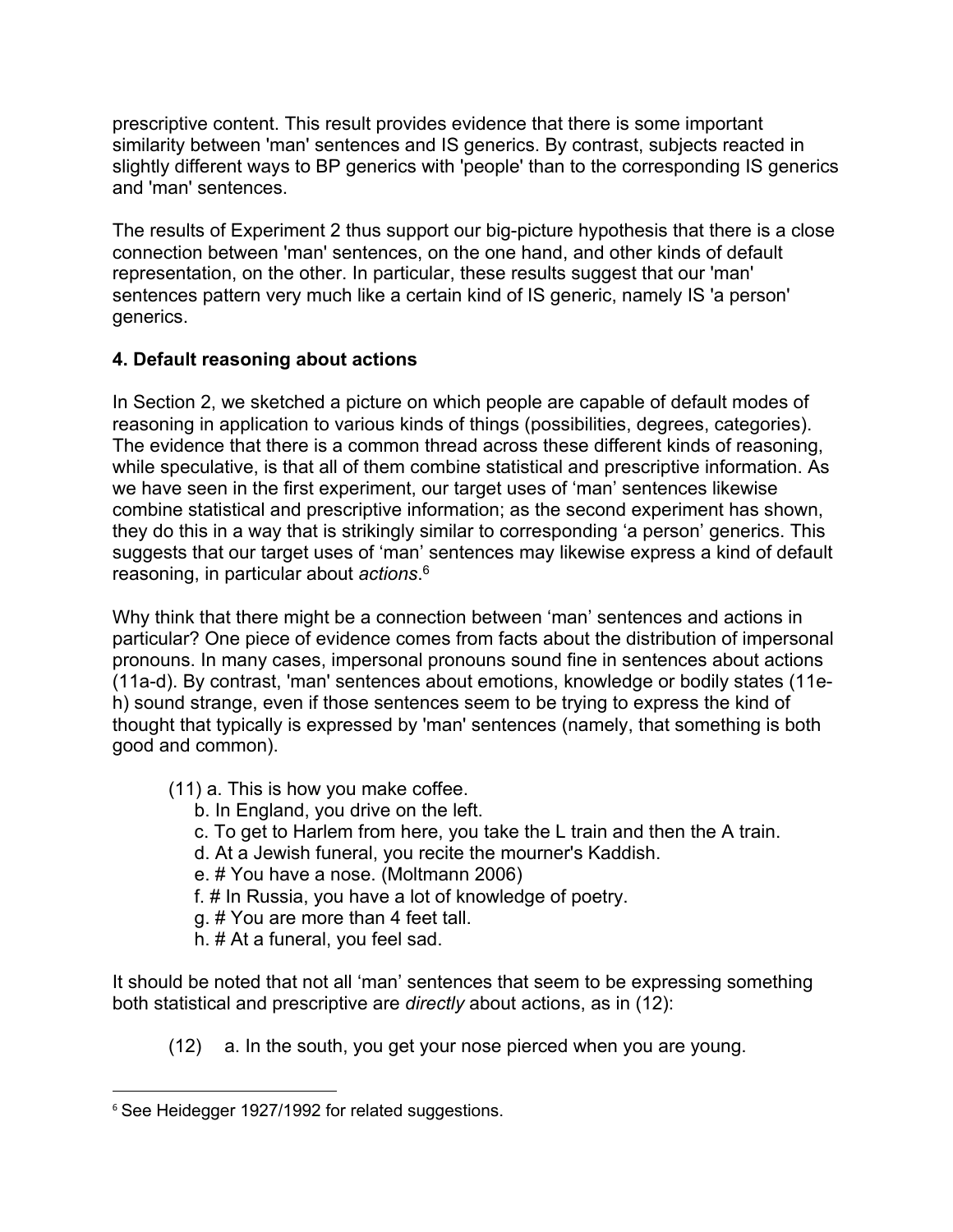- b. In Russia, you have a poem which is passed down father to son.
- c. At a well-conducted funeral, you feel a full range of emotions.
- d. At Christmas, you get presents.
- e. In the US, you have the right to remain silent.

But even these sentences seem to be *indirectly* about actions: all these sentences are about someone's actions (the present-giver, the police, etc.), even if not about 'one's' actions.

A second, closely related piece of evidence comes from apparent failures of logical closure in 'man' sentences. It seems correct to say: 'In Saudi Arabia, you eat with your right hand.' And of course having a right hand entails having a hand. Yet it seems wrong to say: 'In Saudi Arabia, you have a hand.' The point can be extended with the following variants of (11b) and (11d):

> (13) a. In England, you drive on the left. -/-> In England, you have a car. b. At a Jewish funeral, you stand up for the mourner's Kaddish. -/-> At a Jewish funeral, you have legs.

These failures of logical closure are puzzling at first glance, but are readily explained if 'man' sentences are generally about actions.

A third piece of evidence comes from some subtle but important contrasts between 'a person' generics and 'man' sentences. In the second experiment, we presented evidence that in some cases, these pattern closely together in certain respects. But in some other cases, there are some striking contrasts between these, which we think may be well-explained by maintaining that, while indefinite singular generics call on a default way of reasoning about categories, our target 'man' sentences instead call on a default way of reasoning about actions.

Many facts which we might take to represent natural default generalizations about people do not involve actions, and these facts give rise to natural 'a person' sentences, but not natural 'man' sentences:

- (15) a. A person has beliefs, desires and emotions.
	- b.?? You have beliefs, desires and emotions.
- (16) a. A person has intrinsic moral worth.
	- b. ?? You have intrinsic moral worth.

(Note that (15b) and (16b) have felicitous readings, but only when 'you' has a personal interpretation.) Conversely, many facts about actions do not really have anything to do with the category of people per se, leading to natural 'man' sentences but not natural 'a person' generics:

(17) a.?? A person calculates the inverse of a matrix like this.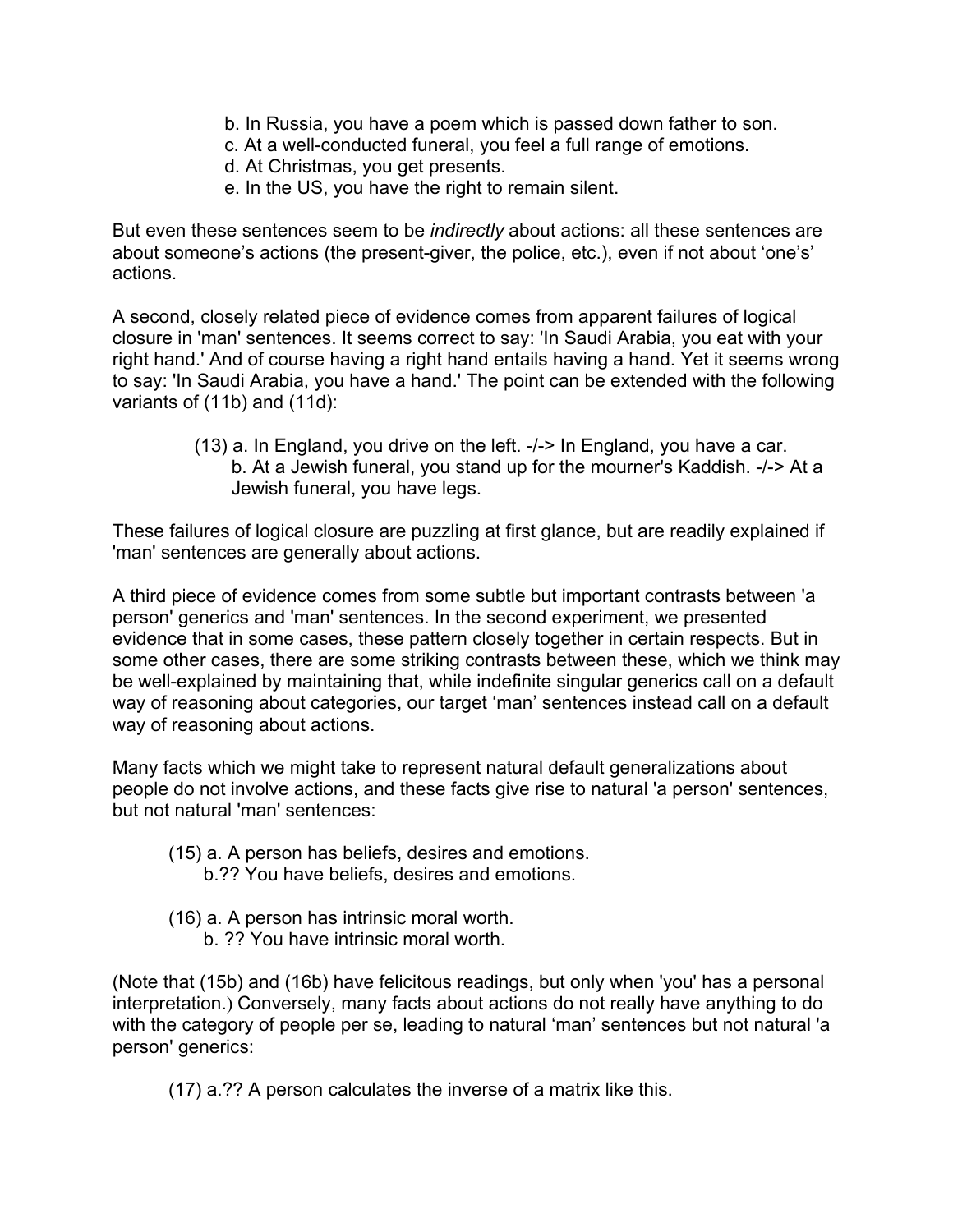- b. You calculate the inverse of a matrix like this.
- (18) a. ?? In Oxford, a person wears a gown to dinner. b. In Oxford, you wear a gown to dinner.

We can make sense of these contrasts, again, by maintaining that 'man' sentences and IS generics generally differ on their subject matters: the former, at least on their default uses, are in some sense about actions, whereas the latter are about something more like categories.

We should note, of course, that we are not saying that all 'man' sentences are about actions; many are not. But we think that the evidence surveyed here at least suggests that 'man' sentences which mix statistical and prescriptive information in the characteristic way we have explored here in some sense represent a default mode of reasoning about actions, which suggests that studying 'man' sentences like those we have explored here may provide a window into this kind of cognition.

A natural question to ask at this point is what role default reasoning about actions might play in cognition. A helpful way to get a sense for this question is to consider a simple example. Suppose you are coming to understand the culture of academia and, in particular, that you are gradually learning about the way people behave in colloquium talks. One thing you could do is to develop a (purely statistical) representation of what people usually do in colloquia. Another thing you could do is to develop a (purely prescriptive) representation of the ideal thing to do in colloquia. Yet another thing you could do is to develop a representation of *what one does* in colloquia which mixes statistical and prescriptive features. We think that the 'man' sentences we have explored here provide *prima facie* evidence that this third kind of thing---the development of a default representation of kinds of actions---plays a role of some kind in cognition.

What would the cognitive role be for such a default representation? Would it impact the way you decide what to do, the way you predict other people's behaviors, or the way you make judgments about behaviors that have already been performed, and if so, how? And when and how would we override this tendency (e.g., by thinking in a way that is more purely statistical or purely prescriptive? These are substantial questions which require much further research. As a promissory note, however, let us note that there is substantial support across a variety of disciplines for the idea that many cognitive processes operate on a limited set of actions. These processes consider actions that fall within the set and weigh considerations that might speak in favor of one of them or against another, while simply ignoring those actions that fall outside the set . Researchers in a number of different disciplines, in particular decision theory and semantic theory, have independently developed ideas along more or less these same lines.<sup>7</sup> The basic idea is well captured by this passage from Wedgwood 2017:

 $\overline{a}$ 

<sup>&</sup>lt;sup>7</sup> See e.g. Cariani 2013, Cariani et al. 2013 on their role in deontic modals; Horty and Belnap 1995, Hawthorne 2001, Mandelkern et al. 2017, Mandelkern and Phillips 2018 on their role in agentive modalities; Wedgwood 2017 on their role in decision the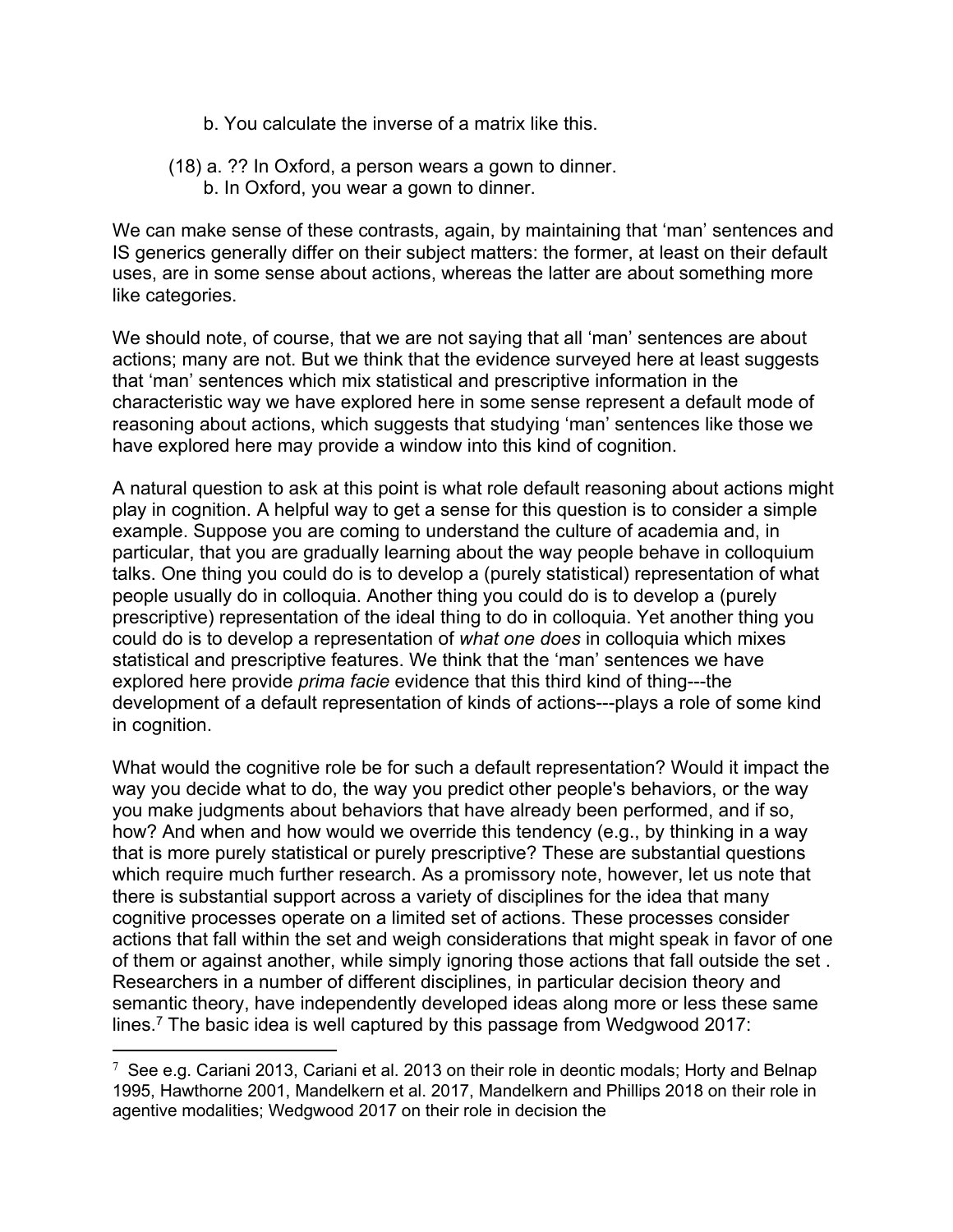In every situation in which you might act, there are infinitely many courses of action that you might take; but if you are a gappy agent like me, you will only ever think of (or have attitudes towards) a small finite subset of that vast infinite set. In general, you need to think of each of the courses of action that you decide between as an option: you make your choice or decision precisely by comparing these options with each other, and deciding on one of the options that does not in the relevant way seem worse than any alternative. So, the crucial presupposition of every decision is the set of options that the agent is deciding between…But where does this set of options come from?

Given this theoretical assumption, it becomes possible to formulate a hypothesis about the role of representations of *what one does*: namely, as providing answer to this last question. We can think of what one does as a set of actions representing a determinable action (at a colloquium, one presents research, even if there is no *particular* research such that, at a colloquium, one presents *that* research). The characteristic role of default representations of actions, then, may be to play a role in setting the default value of the set of actions which are treated as available in a given situation---a default that can, of course, be overridden for a variety of reasons. To the extent that this picture turns out to be correct, it would give us the beginnings of an understanding of the way in which a default representation of actions influences cognition.

## **5. Conclusion**

 $\overline{a}$ 

We have shown that some uses of impersonal pronouns combine statistical and prescriptive information in a way that is strikingly similar to certain uses of modals, normality ascriptions, and generics---in particular 'a person' generics. This suggests that there may be something in common to the cognitive mechanism responsible for all these phenomena. In particular, we put forward the hypothesis that the target uses of 'man' sentences may represent a kind of default reasoning about actions, which, in turn, may play a key role in determining decision problems: determining which actions are salient to agents when they deliberate about action and predict and judge other actions. This hypothesis is speculative and preliminary, and much more work is required to see whether it has sufficient explanatory payoff to license its adoption---in particular, we would need a theory of when impersonal pronouns are used to express default reasoning of actions and when they are not, and a clearer sense of what the predictions of this theory amount to; but we hope to have said enough to show that further research along these lines is merited.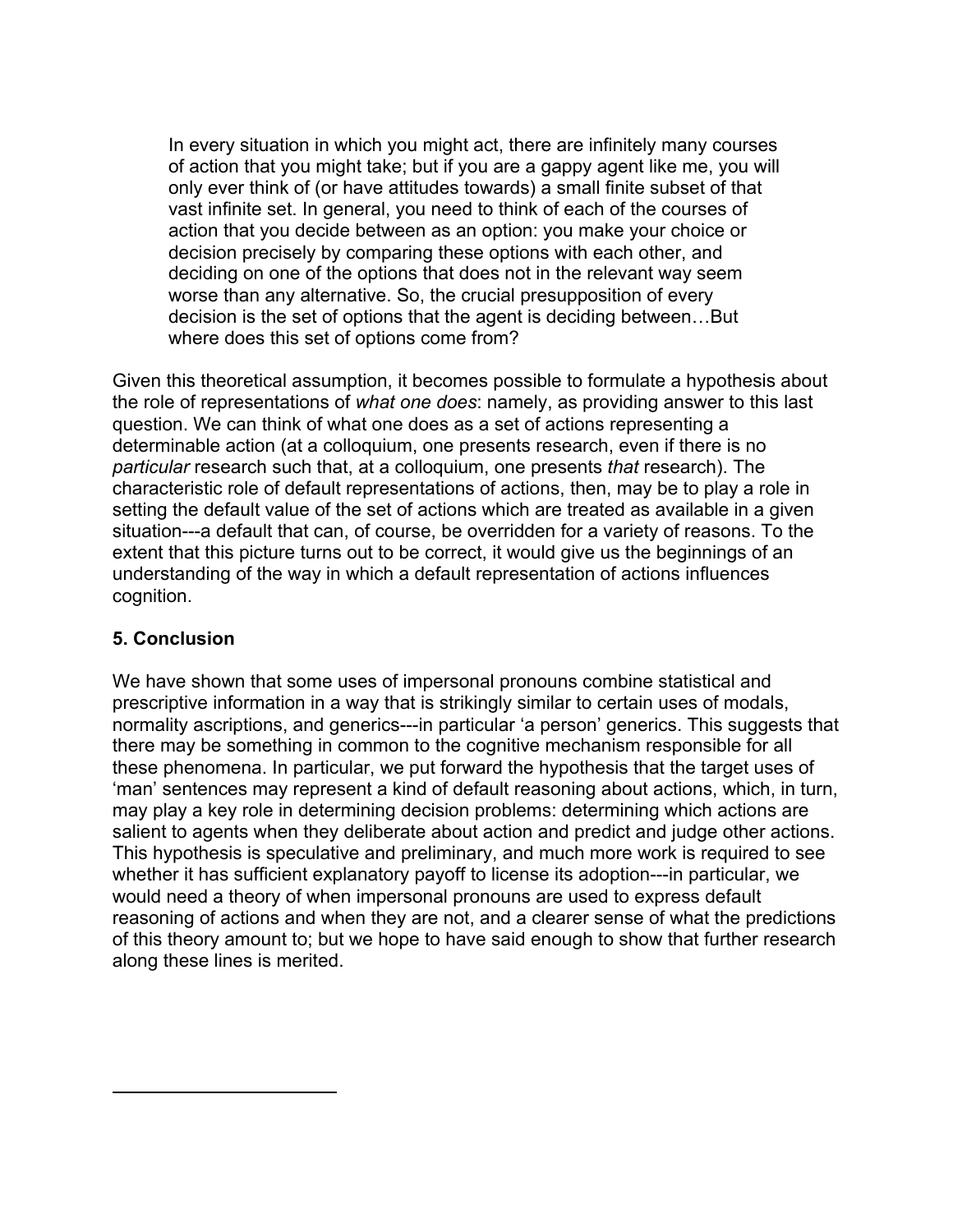#### Appendix

| Condition                         |          | <b>Prescriptive Questions</b>        |                                      | <b>Statistical Questions</b>          |                                     |                                         |                                       |
|-----------------------------------|----------|--------------------------------------|--------------------------------------|---------------------------------------|-------------------------------------|-----------------------------------------|---------------------------------------|
|                                   |          | Offense                              | Warning                              | Accusations                           | Proportion                          | How<br>Many                             | Verifiable                            |
| Prescriptive<br><b>Statements</b> | Should   | $t(58) = -$<br>1.9765<br>$p = 0.053$ | $t(57) = -$<br>2.0637<br>$p = 0.044$ | $t(60) =$<br>0.5515<br>$p = 0.5833$   | $t(62) =$<br>6.7332<br>p < .001     | $t(60) =$<br>4.5292<br>p < .001         | $t(61) =$<br>6.4577<br>p < .001       |
|                                   | Improper | $t(58) = -$<br>3.3611<br>$p = 0.001$ | $t(57) = -$<br>2.8557<br>$p = 0.006$ | $t(60) = -$<br>1.3772<br>$p = 0.1736$ | $t(62) =$<br>3.3124<br>$p = 0.0015$ | $t(60) =$<br>2.5861<br>$p = 0.012$      | $t(61) =$<br>4.6469<br>p < .001       |
| Statistical<br><b>Statements</b>  | Few      | $t(58) =$<br>7.1372<br>p < .001      | $t(57) =$<br>8.7324<br>p < .001      | $t(60) =$<br>9.4944<br>p < .001       | $t(62) = -$<br>6.8126<br>p < .001   | $t(60) = -$<br>2.6393<br>$p = 0.011$    | $t(61) = -$<br>1.8943<br>$p = 0.063$  |
|                                   | Average  | $t(58) =$<br>8.1765<br>p < .001      | $t(57) =$<br>9.2398<br>p < .001      | $t(60) =$<br>8.9973<br>p < .001       | $t(62) = -$<br>5.075<br>p < .001    | $t(60) = -$<br>1.003<br>$p =$<br>0.3198 | $t(61) = -$<br>0.2424<br>$p = 0.8093$ |
| Impersonal<br>Statement           | Man      |                                      |                                      |                                       |                                     |                                         |                                       |
| $N = 364$                         | n        | 59                                   | 58                                   | 61                                    | 63                                  | 61                                      | 62                                    |

*Table 2*. t- and p-values for paired sample t-tests comparing ratings for each question on the one statement to ratings for the same question on each other statement.

#### **Original German phrasing**

*Story frame*

'Frank und Thomas kommen aus einer Gegend, in der getrallt wird.

Was genau trallen bedeutet, ist für die Zwecke dieser Erhebung unerheblich. Sie können aber davon ausgehen, dass Frank und Thomas wissen, was trallen ist.

Frank und Thomas reisen nun in ein Land, in dem Thomas noch nie zuvor war: Daxland.'

#### *Questions*

Offense 'Wenn Thomas in Daxland trallt, würde er damit Anstoß erregen.'

Warning 'Frank will Thomas davor warnen, zu trallen.'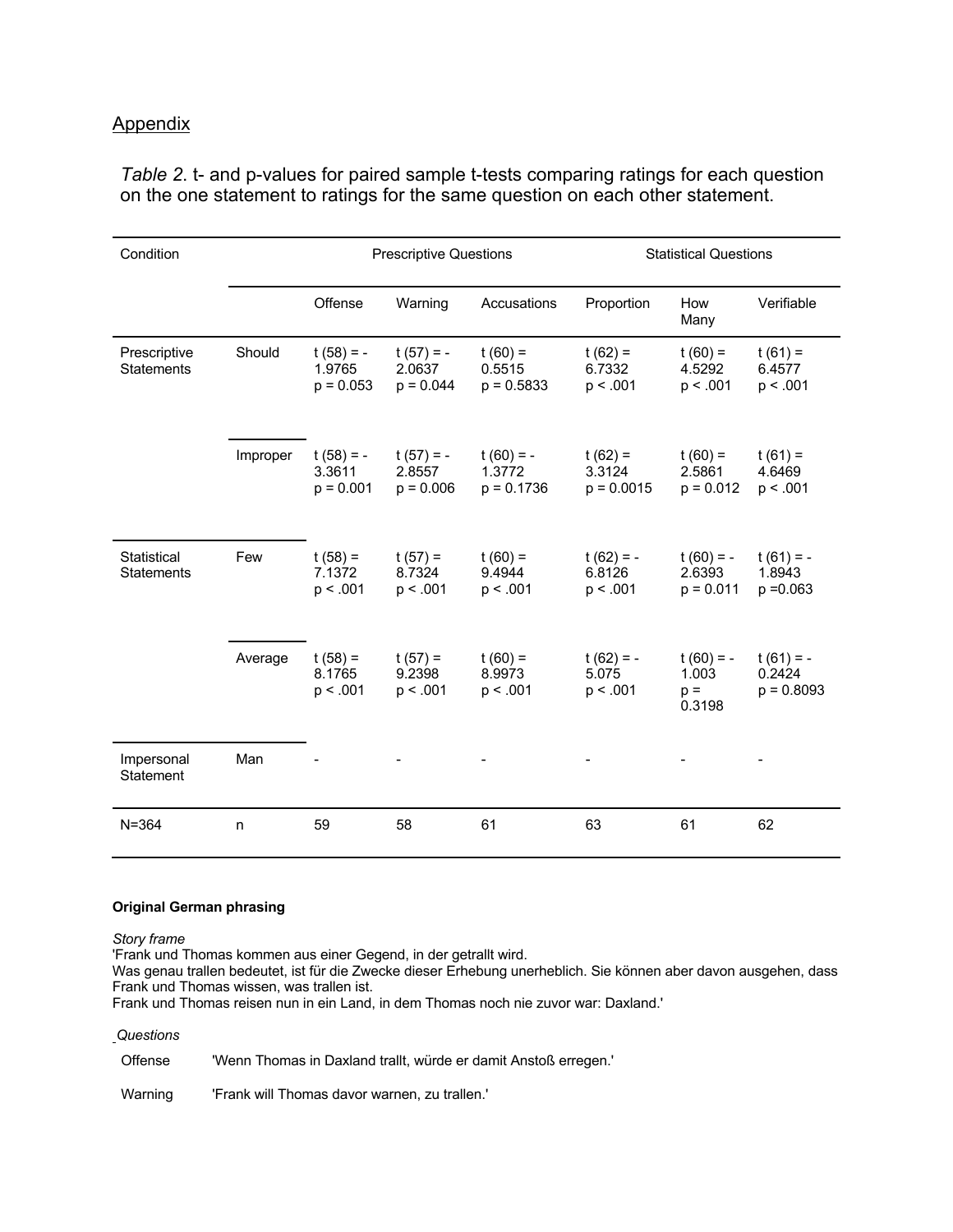| Accusations       | 'Wenn Thomas in Daxland trallt, werden ihm Vorwürfe von den Daxländern gemacht werden. |
|-------------------|----------------------------------------------------------------------------------------|
| Proportion        | 'Frank will Thomas über den Anteil der Daxländer informieren, die trallen.'            |
| How Many          | 'Mit diesem Satz wird ausgesagt, wie viele Daxländer tatsächlich trallen.'             |
| Verifiable        | 'Dieser Satz ist statistisch verifizierbar.'                                           |
| <b>Statements</b> |                                                                                        |
| Should            | 'Du sollst in Daxland nicht trallen.'                                                  |
| Imnroner          | "In Daxland gehört es sich nicht zu trallen "                                          |

| $P^{\prime}$ | $\ldots$ Bartania gonori oo olon mont Ea trailonn |
|--------------|---------------------------------------------------|
| Man          | "In Daxland trallt man nicht."                    |

Few 'Es gibt nur wenige Menschen, die in Daxland trallen.'

Average 'Im Durchschnitt wird in Daxland nicht getrallt.'

*Table 2.* t- and p-values for paired sample t-tests comparing ratings for each question on the man sentence to ratings for the same question on each other statement.

| Condition              | <b>Prescriptive Questions</b>       |                                      |                                   | <b>Statistical Questions</b>          |                                       |                                      |  |
|------------------------|-------------------------------------|--------------------------------------|-----------------------------------|---------------------------------------|---------------------------------------|--------------------------------------|--|
|                        | Offense                             | Warning                              | Accusations                       | Proportion                            | How Many                              | Verifiable                           |  |
| IS generic<br>(person) | $t(73) =$<br>1.8985<br>$p = 0.0616$ | $t(74) =$<br>1.349<br>$p = 0.1815$   | $t(70) = -0.3818$<br>$p = 0.7038$ | $t(68) = -$<br>0.6488<br>$p = 0.34$   | $t(76) = -$<br>0.6488<br>$p = 0.5184$ | $t(76) =$<br>0.0896<br>$p = 0.9289$  |  |
| BP generic<br>(people) | $t(73) =$<br>3.6354<br>p < .001     | t $(74) =$<br>2.5286<br>$p = 0.0136$ | $t(70) = 2.2334$<br>$p = 0.0287$  | $t(68) = -$<br>3.3073<br>$p = 0.0015$ | $t(76) = -$<br>1.1863<br>$p = 0.2392$ | $t(76) = -$<br>3.3952<br>$p = 0.001$ |  |
| Man sentence<br>(one)  |                                     |                                      |                                   |                                       |                                       |                                      |  |
| $N = 443$              | $n = 74$                            | $n = 75$                             | $n = 71$                          | $n = 69$                              | $n = 77$                              | $n = 77$                             |  |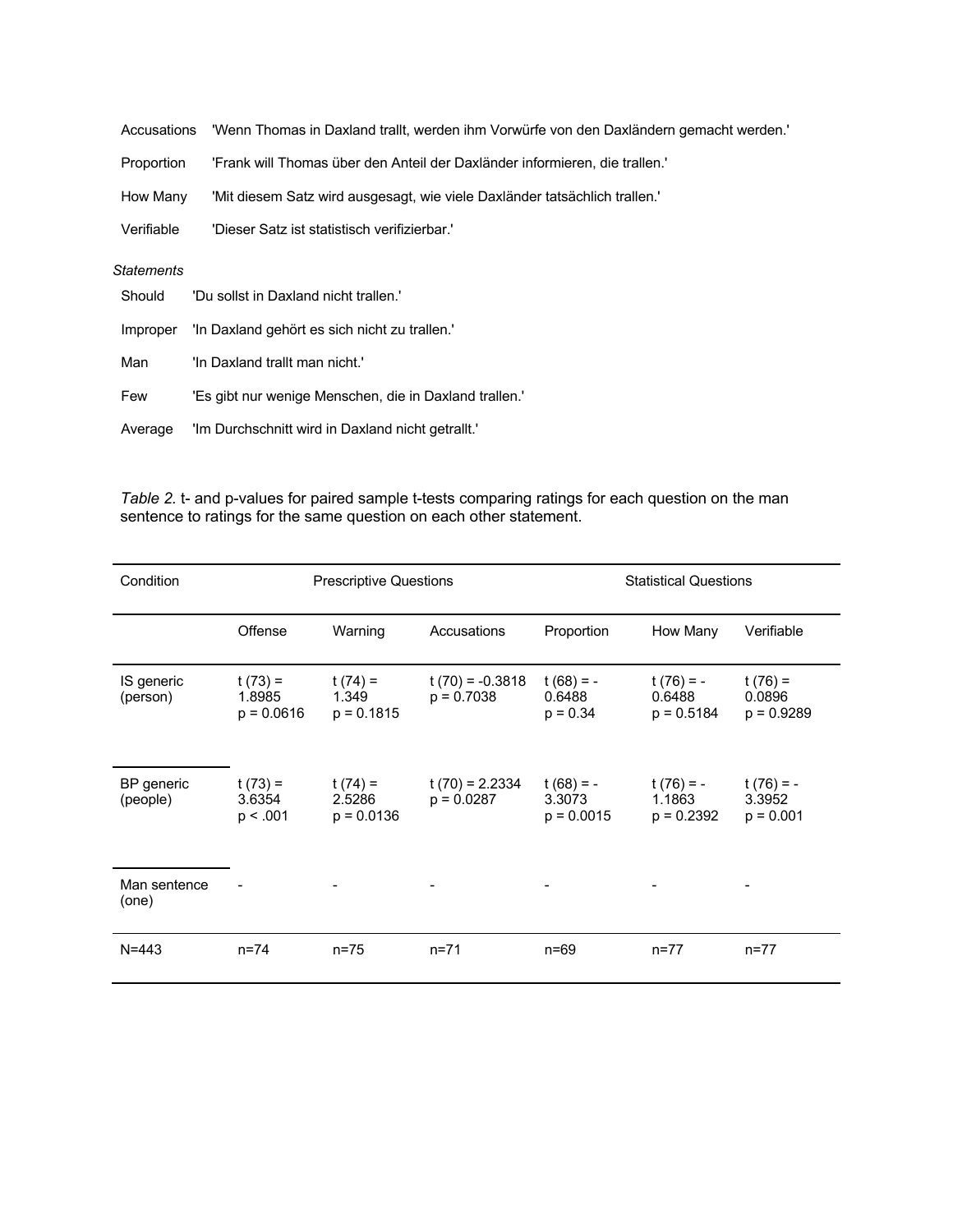## **References**

Bear, A. and Knobe, J. (2017). Normality: Part descriptive, part prescriptive. *Cognition*, 167:25–37.

Cariani, F. (2013). 'Ought' and resolution semantics. *Noûs*, 47(3):534–558.

Cariani, F., Kaufmann, M., and Kaufmann, S. (2013). Deliberative modality under epistemic uncertainty. *Linguistics and Philosophy*, 36:225–259.

Dayal, V. (1999). Bare NP's, reference to kinds, and incorporation. In Matthews, T. and Strolovitch, D., editors, *Semantics and Linguistic Theory (SALT)*, volume 9, pages 34– 51.

Egerland, Verner. Impersonal pronouns in Scandinavian and Romance. Working Papers in Scandinavian Syntax. 71:75-102.

Gelman, S. A. and Raman, L. (2003). Preschool children use linguistic form class and pragmatic cues to interpret generics. *Child Development*, 74(1):308–325.

Greenberg, Y. (2003). *Manifestations of Genericity*. Routledge.

Hawthorne, J. (2001). Freedom in context. *Philosophical Studies*, 104(1):63–79.

Heidegger, M. (1927/1996). *Being and Time*. SUNY press.

Hollander, M. A., Gelman, S. A., and Star, J. (2002). Children's interpretation of generic noun phrases. *Developmental Psychology*, 38(6):883–894.

Horty, J. F. and Belnap, N. (1995). The deliberative stit: A study of action, omission, ability, and obligation. *Journal of Philosophical Logic*, 24(6):583–644.

Icard, T., Kominsky, J., and Knobe, J. (2017). Normality and actual causal strength. *Cognition*, 161:80–93.

Kennedy, C. (1997). *Projecting the Adjective: The Syntax and Semantics of Gradability and Comparison*. PhD thesis, University of California, Santa Cruz.

Kennedy, C. and McNally, L. (2005). Scale structure, degree modification, and the semantics of gradable predicates. *Language*, 81(2):345–381.

Kratzer, A. (1977). What 'must' and 'can' must and can mean. *Linguistics and Philosophy*, 1(337-355).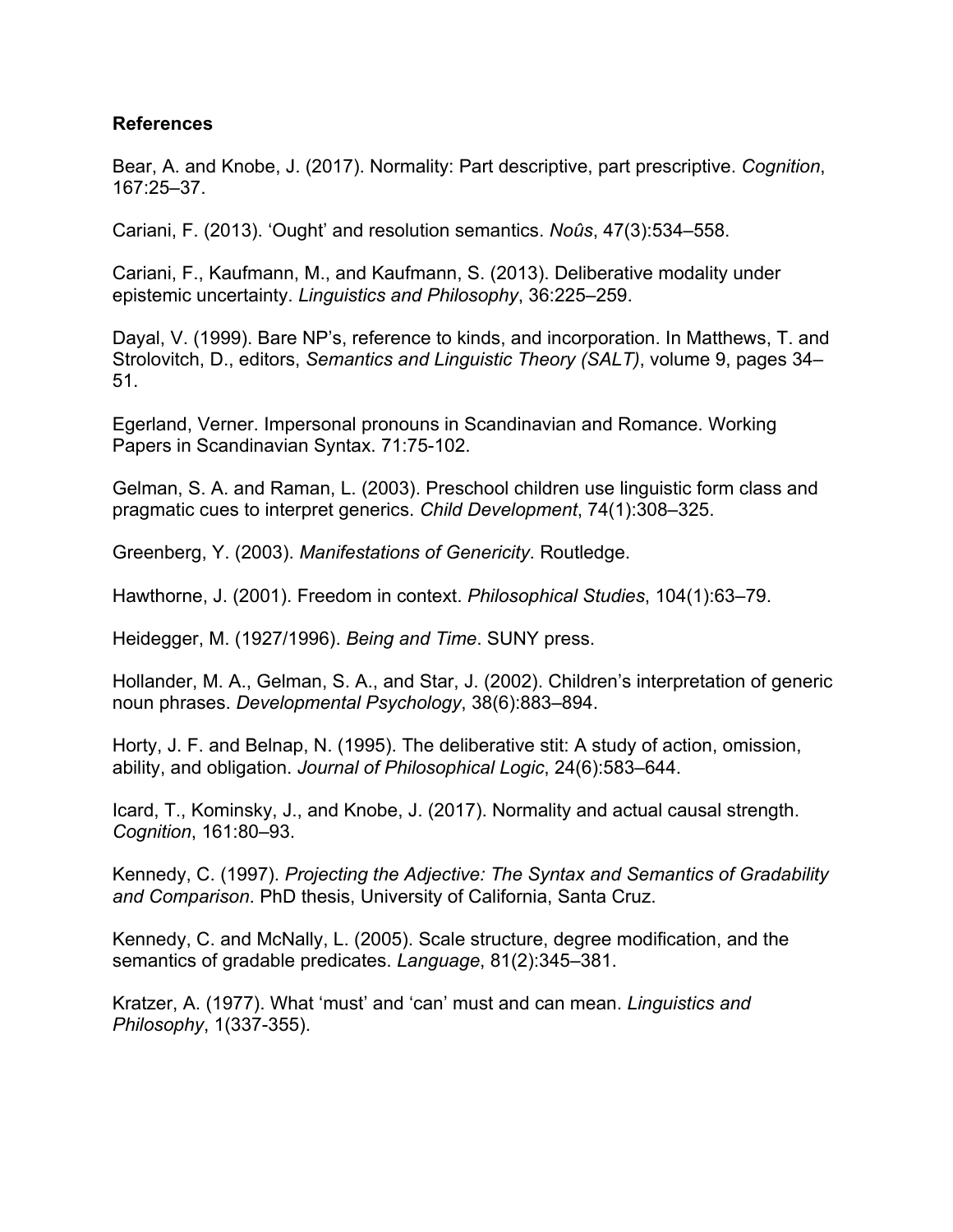Kratzer, A. (1981). The notional category of modality. In Eikmeyer, H. and Rieser, H., editors, *Words, Worlds, and Contexts: New Approaches in Word Semantics*, pages 38– 74. de Gruyter.

Krifka, M. (2013). Definitional generics. In Mari, A., Beyssade, C., and Prete, F. D., editors, *Genericity*. Oxford University Press, Oxford.

Krifka, M., Pelletier, F. J., Carlson, G. N., ter Meulen, A., Link, G., and Chierchia, G. (1995). Genericity: An introduction. In Carlson, G. N. and Pelletier, F. J., editors, *The Generics Book*, pages 1–124. University of Chicago Press, Chicago.

Gelman, S. A. (2010). Generics as a window onto young children's concepts. *Kinds, things, and stuff: Mass terms and generics*, 100-120.

Lawler, J. (1971). *Studies in English generics*. University of Michigan Papers in Linguistics.

Leslie, S.-J. (2007). Generics and the Structure of the Mind. *Philosophical Perspectives*, 21(1):375-403.

Leslie, S.-J. (2008). Generics: Cognition and acquisition. *The Philosophical Review*, 117(1):1–47.

Mandelkern, M. and Phillips, J. (2018). *Force:* morality, attention, and quantifier domains. In *Semantics and Linguistic Theory (SALT)*.

Mandelkern, M., Schultheis, G., and Boylan, D. (2017). Agentive modals. *The Philosophical Review*, 126(3):301–343.

Moltmann, F. (2006). Generic 'one', arbitrary PRO, and the first person. *Natural Language Semantics*, 14(3):257–281.

Phillips, J. and Cushman, F. (2017). Morality constrains the default representation of what is possible. *Proceedings of the National Academy of Sciences*, 114(18):4649– 4654. 1

Phillips, J. and Knobe, J. (2018). The psychological representation of modality. *Mind and Language*, 33:69– 94.

Roeper, T., Strauss, U., and Pearson, B. Z. (2006). The acquisition path of the determiner quantifier *every*: Two kinds of spreading. In Heizmann, T., editor, *Current issues in first language acquisition*, volume 34 of *UMOP*, pages 97–128. GSLA.

Shtulman, A. and Phillips, J. (2018). Differentiating 'could' from 'should': Developmental changes in modal cognition. *Journal of Experimental Child Psychology*, 165:161–182.